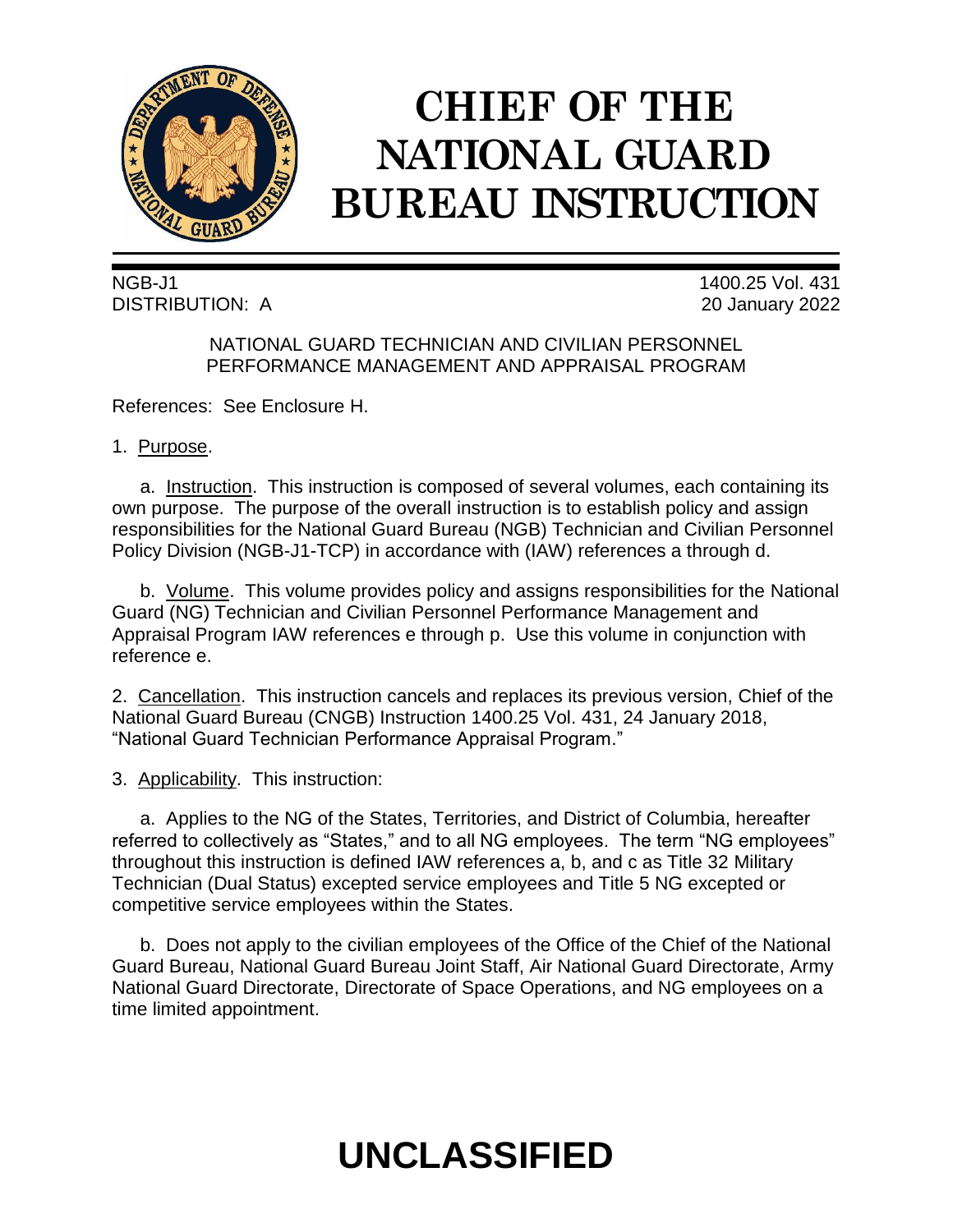4. Policy. It is National Guard Bureau (NGB) policy that the NG Technician and Civilian Personnel Performance Management and Appraisal Program is a fair and transparent process that links individual employee performance with organizational goals. NG employees who perform at the "fully successful" level or higher are eligible for performance-based personnel actions.

a. Supervisors complete performance management actions IAW reference e. Applicable employees must receive, at minimum, a plan, progress review, and appraisal for each appraisal period. Supervisors address unacceptable performance immediately IAW Enclosure D and E. Performance is generally separate from conduct, unless the conduct effects the performance of the duties of the position.

b. Reconsiderations for a rating of record are processed IAW Enclosure F.

5. Definitions. See Glossary.

6. Responsibilities. See Enclosure A.

7. Summary of Changes. This instruction has been revised extensively. Users are encouraged to read the entire document.

8. Releasability. This instruction is approved for public release; distribution is unlimited. It is available at <https://www.ngbpmc.ng.mil/>.

9. Effective Date. This notice is effective upon publication and must be revised, reissued, cancelled, or certified as current every five years.

**ERIC KLITTLE** Major General, USA Director, Manpower and Personnel National Guard Bureau

Enclosures:

- A -- Responsibilities
- B -- Staff Functions
- C -- Specially-Situated Employees
- D -- Addressing Unacceptable Performance
- E -- Personnel Actions Based on Failure to Demonstrate Acceptable Level of Performance upon Completion of a Performance Improvement Period
- F -- Request for Reconsideration
- G -- Within-Grade Increase Eligibility
- H -- References
- GL -- Glossary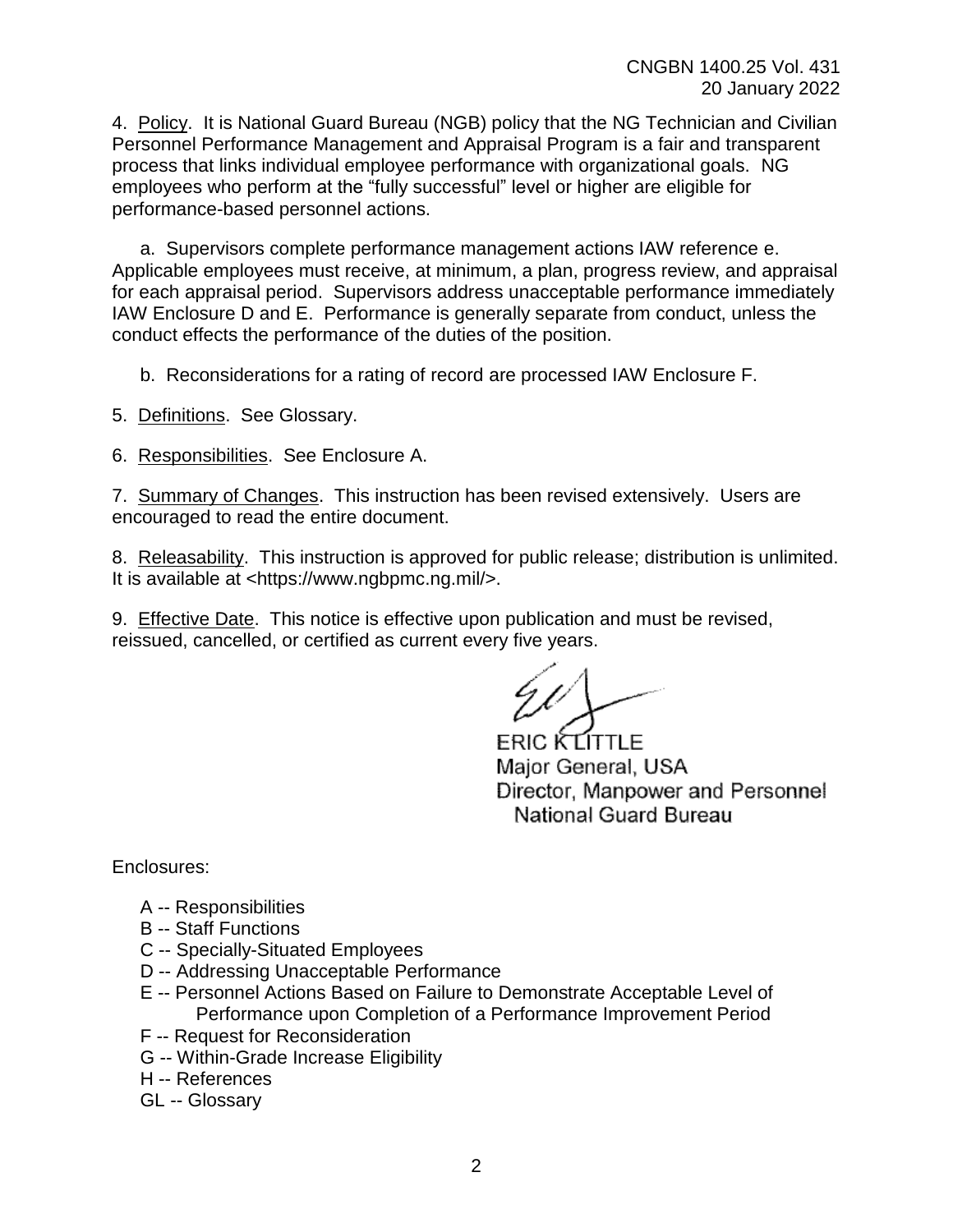# ENCLOSURE A

# **RESPONSIBILITIES**

1. Director of Manpower and Personnel (NGB-J1). The Director of NGB-J1 will:

a. Maintain oversight of the NG Technician and Civilian Personnel Performance Management and Appraisal Program policy.

b. Ensure the NG Technician and Civilian Personnel Performance Management and Appraisal Program is executed in a non-discriminatory manner.

2. Chief of NGB-J1-TCP. The Chief of NGB-J1-TCP will:

a. Advise the Director of NGB-J1 on the proper execution of the NG Technician and Civilian Personnel Performance Management and Appraisal Program.

b. Oversee the execution of the NG Technician and Civilian Personnel Performance Management and Appraisal Program.

c. Report to the Director of NGB-J1 on State overdue appraisal management as requested.

3. Chief of Labor and Employee Relations (NGB-J1-TCPL). The Chief of NGB-J1- TCPL will:

a. Grant, when appropriate, super-user performance system access to State-level HR specialists.

b. Conduct training for State-level HR specialists on policy and systems related to performance management and appraisals.

4. The Adjutants General (TAGs) and the Commanding General of the District of Columbia (CG). TAGs and the CG will:

a. Direct the execution of the NG Technician and Civilian Personnel Performance Management and Appraisal Program IAW reference e and this volume.

b. Establish State policy on requests for reconsideration of ratings of record.

c. Direct employees and assign work through the establishment of performance plans.

d. Establish a minimum period a Rating Official (RO) can supervise an NG employee before a rating may be accomplished, if necessary.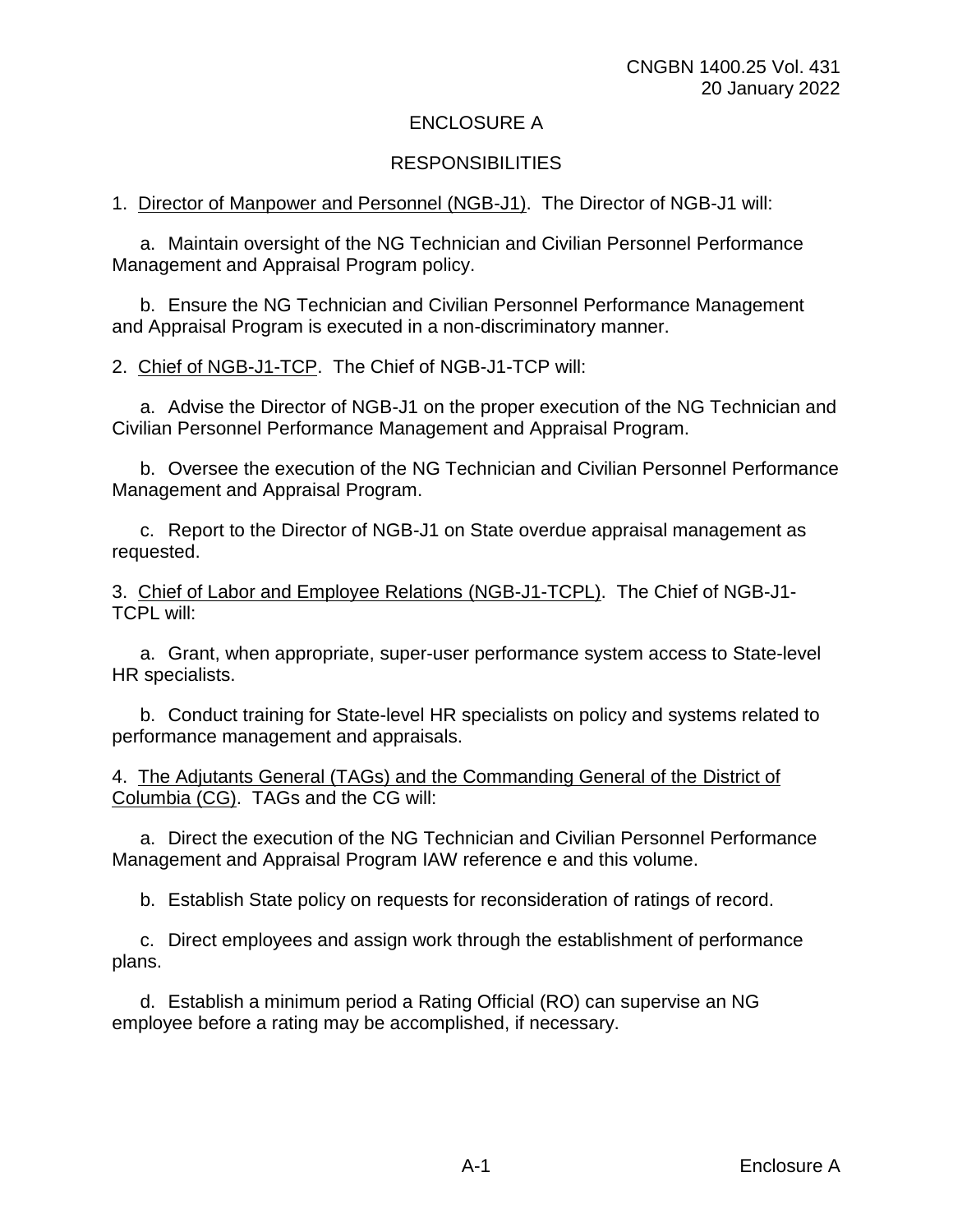# ENCLOSURE B

# STAFF FUNCTIONS

1. Explanation of Staff Functions. Positions identified below are appointed and administered by TAG or CG. It is understood that TAG and CG maintain authority to assign work to their staff. Therefore, the personnel chosen for the assignment of these functions may be determined by TAG or CG. The below indicate suggested assignments.

2. Human Resources Officers (HROs). HROs:

a. Advise TAG or CG on performance management and appraisal policy.

b. Implement performance management and appraisal policy IAW this volume.

c. Report to NGB-J1-TCPL on overdue appraisals, as requested.

d. Provide for education and training for assigned NG employees, military and civilian supervisors, and managers to promote a better understanding of performance management statutes, regulations, and policies.

e. Develop State policy on reconsiderations of ratings of record.

3. Human Resources (HR) Specialists (Employee Relations). HR Specialists (Employee Relations):

a. Execute education and training for assigned NG employees, military and civilian supervisors, and managers to promote a better understanding of performance management statutes, regulations, and policies.

b. Report to the HRO on organizations in the State that are successful or unsuccessful at meeting the standard.

c. Provide advisory services to supervisors regarding performance management and appraisals ensuring compliance with this volume.

d. Advise supervisors or proposing officials on the differences between unacceptable performance and conduct actions.

4. HR Specialists (Labor Relations). HR Specialists (Labor Relations):

a. Exclude, whenever reasonable, decisions to remove employees due to unacceptable performance from negotiated grievance procedures.

b. Facilitate, when applicable, the negotiation of the exclusion of a requirement to remove employees for unacceptable performance instead of conduct.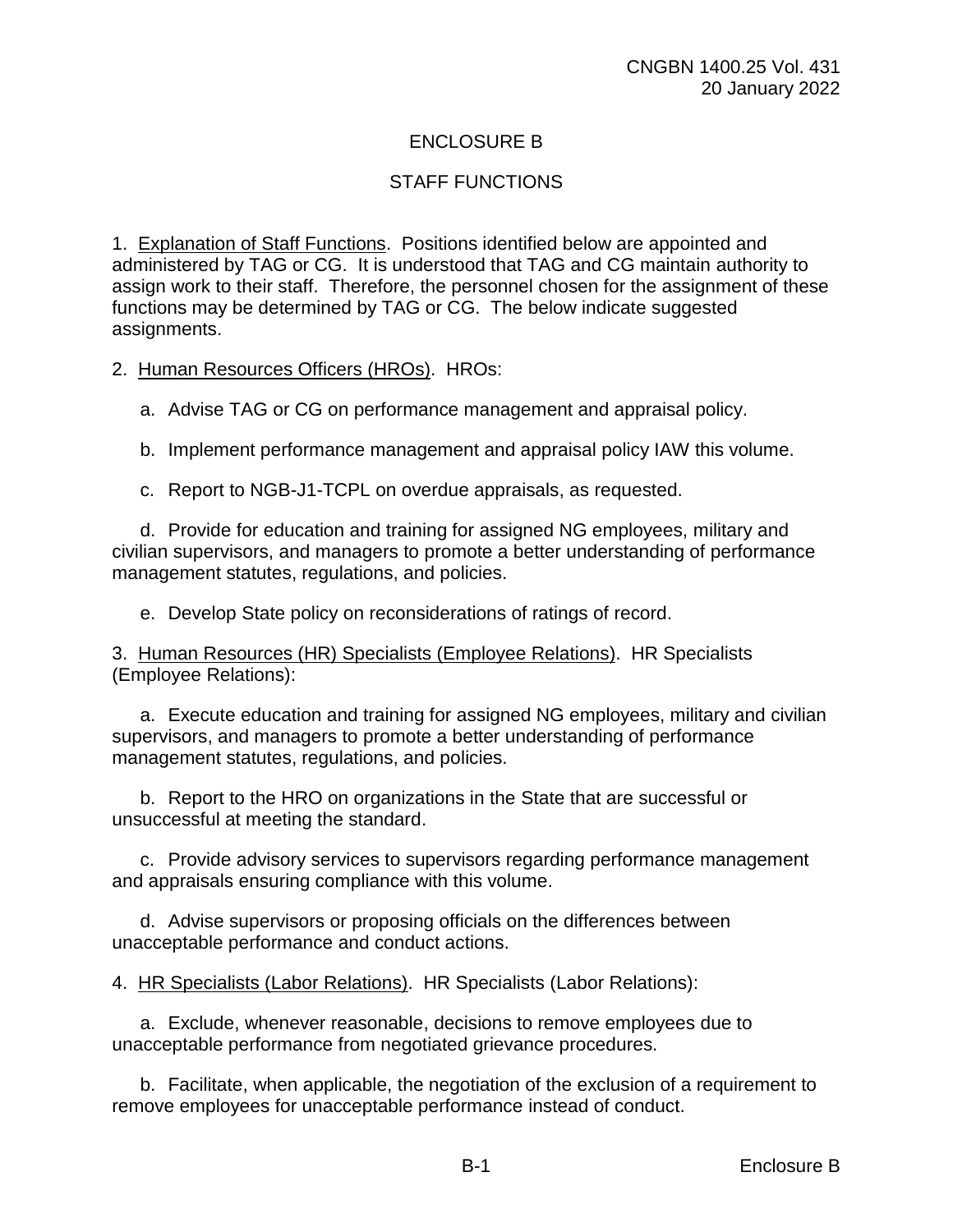5. Supervisors (ROs). ROs:

a. Plan, review, evaluate, and rate each eligible employee IAW this volume.

b. Document performance management actions in the DoD approved system.

c. Address poor performance immediately IAW Enclosure D.

d. Consider if an unacceptable performance personnel action for an employee could be more appropriately processed under conduct rules.

6. Supervisors (Higher Level Reviewers). Higher Level Reviewers (HLRs):

a. Ensure ROs timely completion of performance management actions.

b. Ensure ROs are consistent and equitable in rating employees across their level of the organization, especially when multiple ROs supervise employees with like critical elements.

c. Ensure ROs who are NG employees and eligible for a rating of record are rated based on their required performance elements. Table 1 lists supervisor performance element components that must be included in the RO performance plan in one or more critical elements.

| <b>Performance Element</b>                        |
|---------------------------------------------------|
| Equal Employment Opportunity Or Equal Opportunity |
| <b>Whistleblower Protections</b>                  |
| <b>Prohibited Personnel Practices</b>             |
| <b>Performance Management Actions</b>             |

**Table 1.** Required Rating Official Performance Element Components

7. NG Employees. NG employees should attempt to understand performance elements and the standard of those elements directed in the Performance Plan.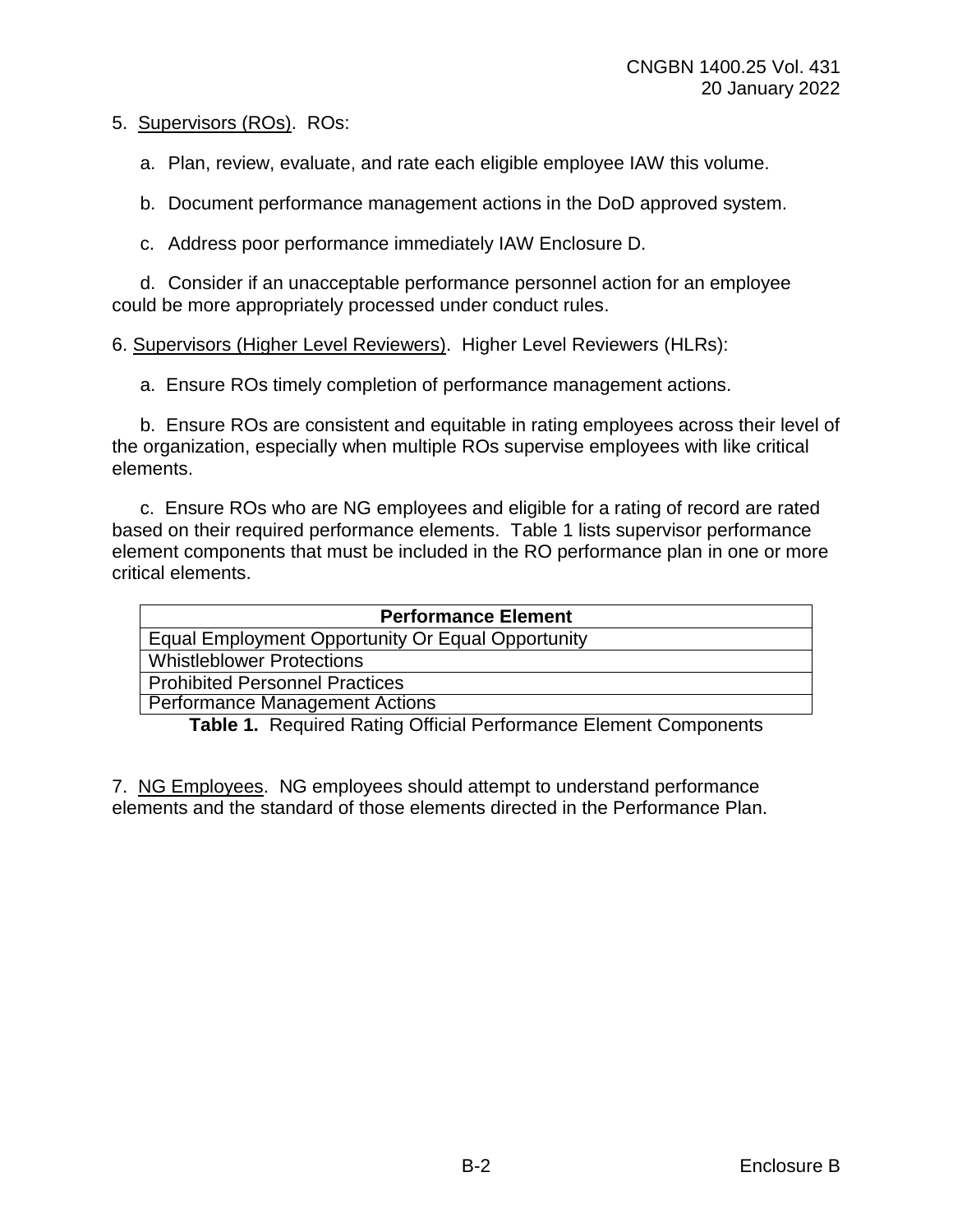# ENCLOSURE C

# SPECIALLY-SITUATED EMPLOYEES

1. Specially-Situated Employees. NG employees have unique situations that require special performance management actions to ensure compliance with statute, regulation and policy. The following procedure should be applied for each situation outlined in this enclosure.

a. Specially-situated employees listed below may have more than one appraisal in an appraisal period, but the appraisal periods and effective dates will not overlap.

b. The start date of an appraisal period should be the first day the employee is in a duty status after the previous appraisal period end date.

c. The effective date of an appraisal for a shortened appraisal period is the later of, the date the appraisal is approved or the end date of the appraisal period.

2. NG Employees Absent for Uniformed Service (Absent-US) or Leave Without Pay. NG employees who are Absent-US or Leave Without Pay and have a minimum of 90 calendar days performing duties in an approved plan during a rating year must be rated. The rating official may change the end date to the last day the employee was in a duty status, but the effective date remains 01 June. At the end of a rating year, if an employee has less than 90 days performing duties under an approved plan no rating should be accomplished. Generally, approved performance documents are closed because employees are considered ineligible.

3. NG Employees Returning to Duty from Extended Absent-US. NG employees who have extended periods of Absent-US that causes one or more appraisal period of ineligibility may, at supervisor discretion, receive a shortened appraisal period to ensure eligibility for personnel actions. This shortened period is a minimum of 90 calendar days under an approved plan.

4. When the Supervisory and NG Employee Relationship Changes. Personnel actions cause changes to employee and RO relationships during the appraisal period. A performance plan is a flexible document that may be changed during the appraisal period. A performance plan may be changed due to reassignments, changes to lower grade, promotions, new appointments, separations, or changes to duty status of either the employee or the RO.

a. Plans that are changed during the appraisal period must be re-approved.

b. This volume does not require a minimum period of supervision to rate an employee. State policy may require no more than 90 days of supervision over the rated employee before a rating is accomplished.

c. There is no minimum period of HLR relationship required to approve performance documents.

d. Performance narratives and appraisals must be completed IAW section 3.8 of reference e.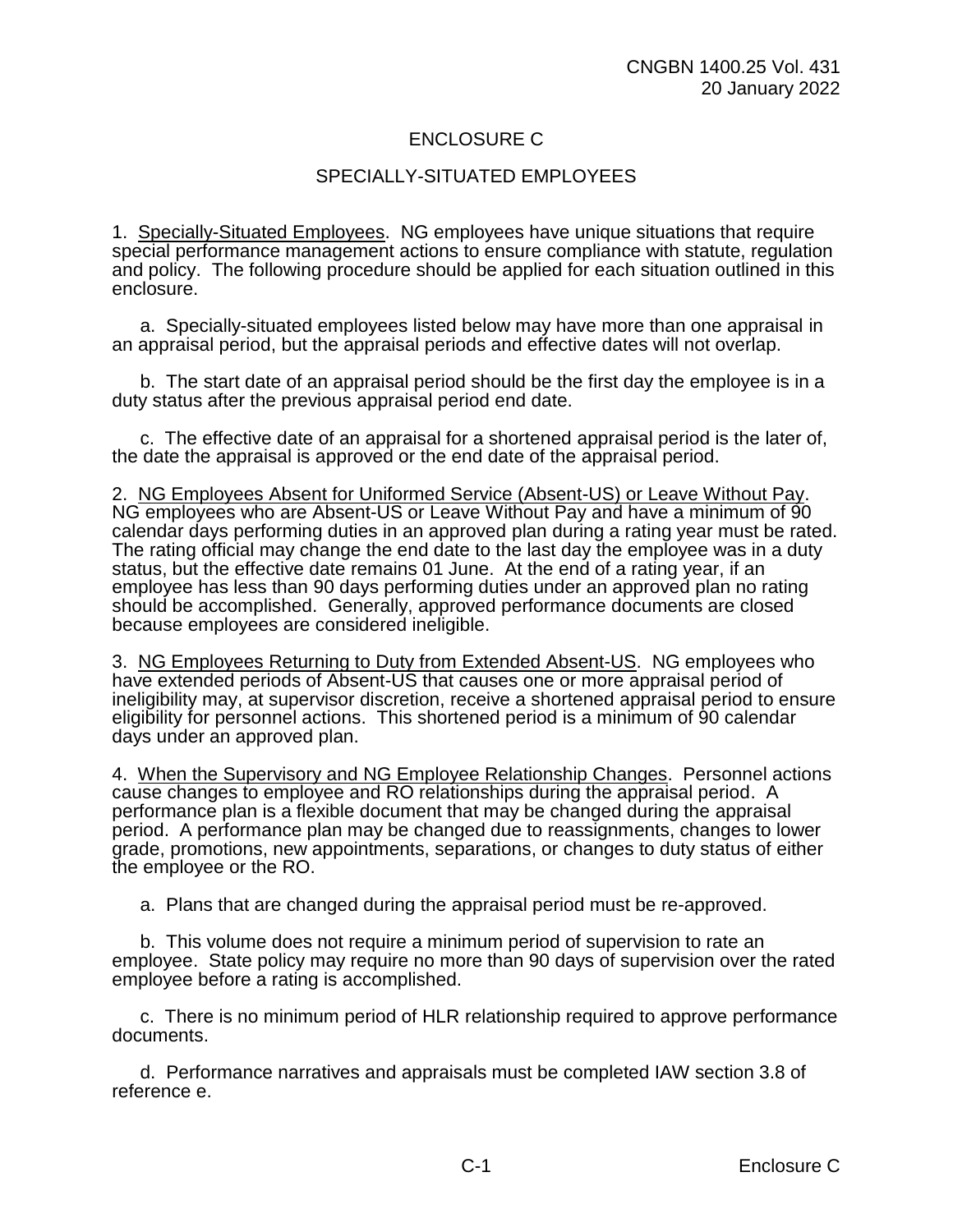5. Ratings of Record for Veterans. The rating of record for a disabled veteran will not be lowered because the veteran has been absent from work to seek medical treatment for the rated disability IAW section 208 of reference f. This includes Veterans whose preference is not recorded on personnel actions due to exclusions IAW reference b.

6. Employees Who Have Failed to Successfully Complete a Performance Improvement Plan (PIP). Employees who fail to improve to an acceptable level upon completion of a PIP will be issued a rating of record of 1 at the conclusion of the PIP as long as the PIP is in relation to a performance plan that has been in place for a minimum of 90 calendar days.

7. Employees Who Request Reconsideration Upon Issuance of a PIP. An employee may request reconsideration of a rating of record upon receipt of a PIP subject to State policy. Reconsideration is of the appraisal process and not the PIP. When this occurs both the PIP and reconsideration process will continue concurrently. However, the reconsideration must be approved or denied by the Approval Authority prior to the determination of successful performance or failure of the PIP.

8. Performance Documents with the Same Employee as the RO and HLR. Only NG employees whose immediate supervisor is TAG or CG may have TAG or CG listed as the RO and the HLR. No other exceptions are authorized.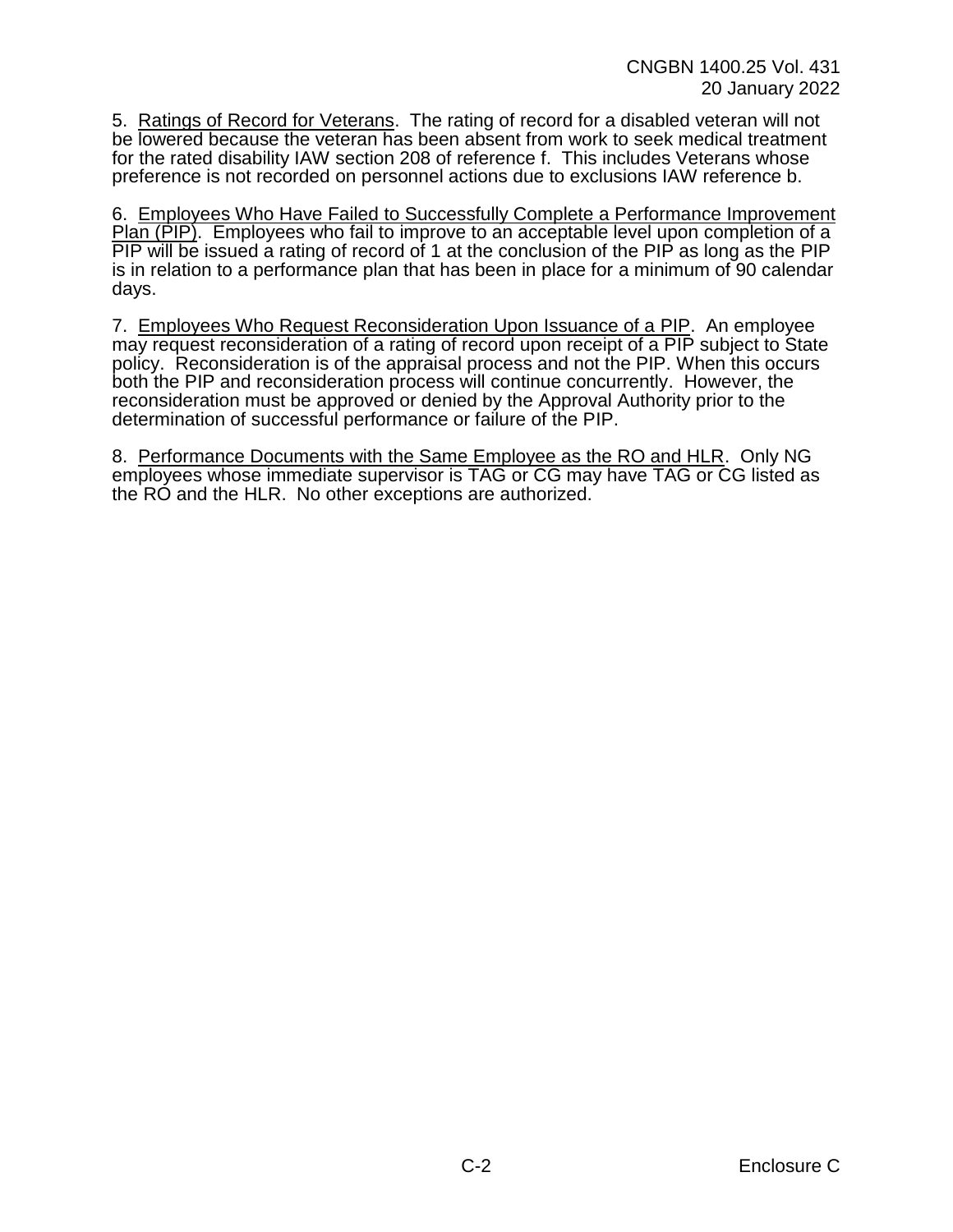## ENCLOSURE D

## ADDRESSING UNACCEPTABLE PERFORMANCE

1. Addressing Unacceptable Performance. ROs and HLR should address unacceptable performance early IAW section 3.9 of reference e. Unacceptable performance, not due to conduct, must be addressed with a PIP to demonstrate successful performance.

2. Performance as it Relates to Conduct. Performance processes and actions taken by a supervisor must be directly related to the elements and standards in the approved performance plan. Actions and processes not related to the approved performance plan or elements and standards must be processed IAW references g, h, or any other appropriate authoritative guidance.

3. Unacceptable Performance by Individuals Not Meeting the Definition of "Employee" IAW reference j. Generally, individuals who are not employees as defined in reference j, will not be issued a PIP. These individuals who fail to demonstrate fitness for continued government service should be removed IAW references h and i. This category of individuals have formerly been known as "trial period" or "probationary period" employees.

4. Performance Improvement Period to Demonstrate Successful Performance. A PIP must be established IAW section 3.9 of reference e. Below is a list of requirements in addition to those in reference e. This volume contains a sample PIP found in Figure 1 of Appendix A to Enclosure D.

a. Informal periods prior to written PIPs are not necessary and are strongly discouraged.

b. PIPs are generally no longer than 30 days, unless a justification can be provided for an extended period of time.

c. PIPs may be issued anytime during an appraisal period, but once issued to an employee, the employee must be allowed to complete the PIP prior to accomplishment of a rating of record. If it becomes necessary to issue a PIP within the 30 days prior to the end of the regular appraisal period, the appraisal period should be extended to accommodate the PIP.

d. Reconsideration requests must be approved or denied prior to the determination of successful performance or failure to demonstrate successful performance.

5. Unacceptable Ratings of Record. An RO must issue a PIP to an employee when issuing an unacceptable rating of record. An RO who rates an employee as unacceptable will change the effective date of the appraisal period to the later of, the date the appraisal is approved or the end date of the appraisal period, whichever is later.

6. NG Employees Who Improve After Unacceptable Ratings of Record. ROs should issue an out-of-cycle rating of record when the completion of the PIP shows performance has improved to an acceptable level.

a. The end date and effective date of the appraisal period should be changed to the date the appraisal is approved.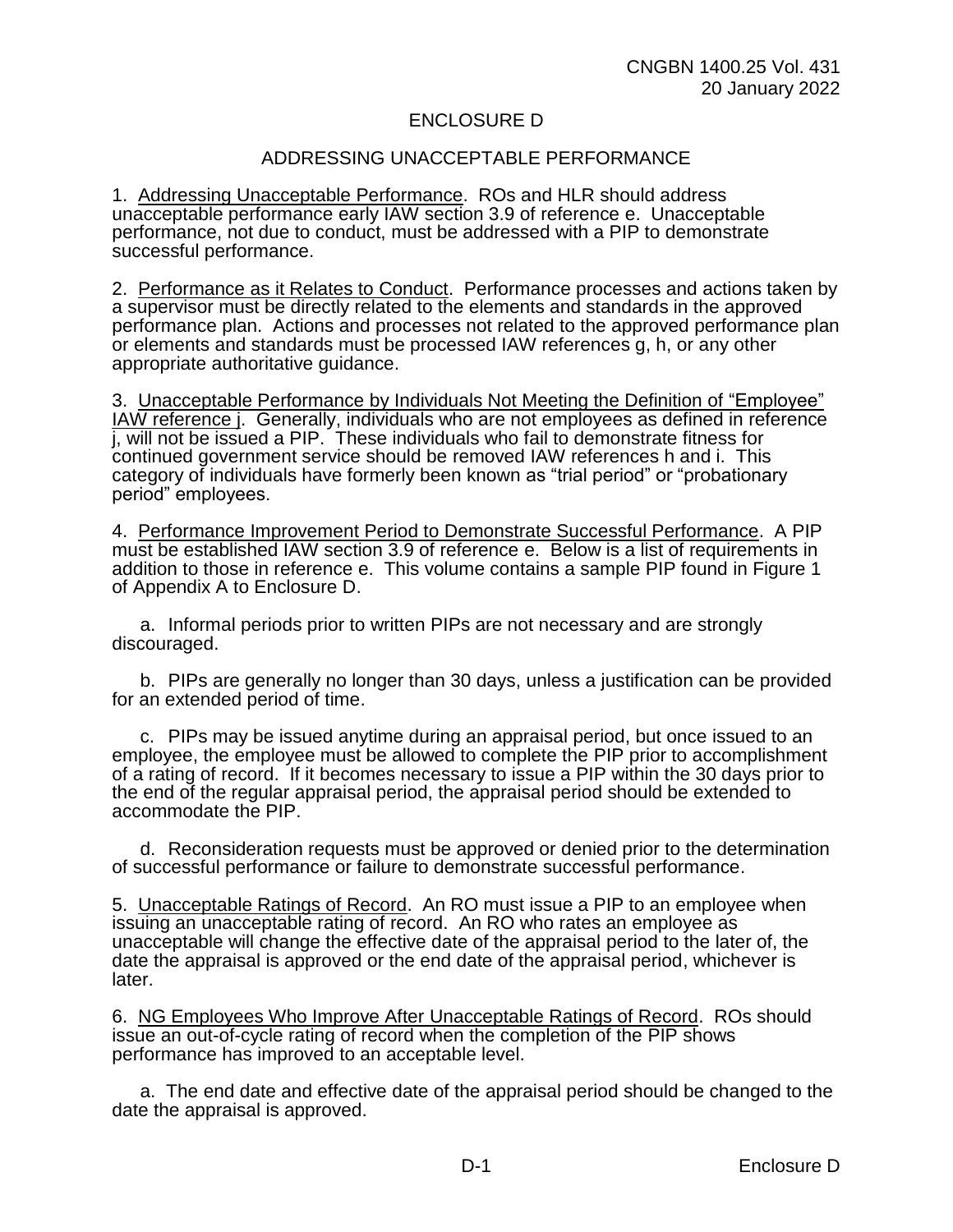b. Employees who improve may have more than one appraisal in an appraisal period, but the appraisal periods will not overlap.

c. The start date of an appraisal period following the new acceptable rating should be the first day the employee is in a duty status after the previous appraisal period end date.

d. Employees who successfully complete a PIP will be issued a memorandum confirming the successful determination and informing them that, if the employee returns to unacceptable performance in the same critical elements addressed in the PIP within one year of the original issuance, action may be taken to remove or change the employee to lower grade without initiating another PIP. Actions taken for performance after that year will require the issuance of a new PIP.

7. NG Employees Who Fail To Demonstrate Successful Performance at the End of a PIP. An employee whose performance does not improve to an acceptable level is subject to personnel actions IAW Enclosure E.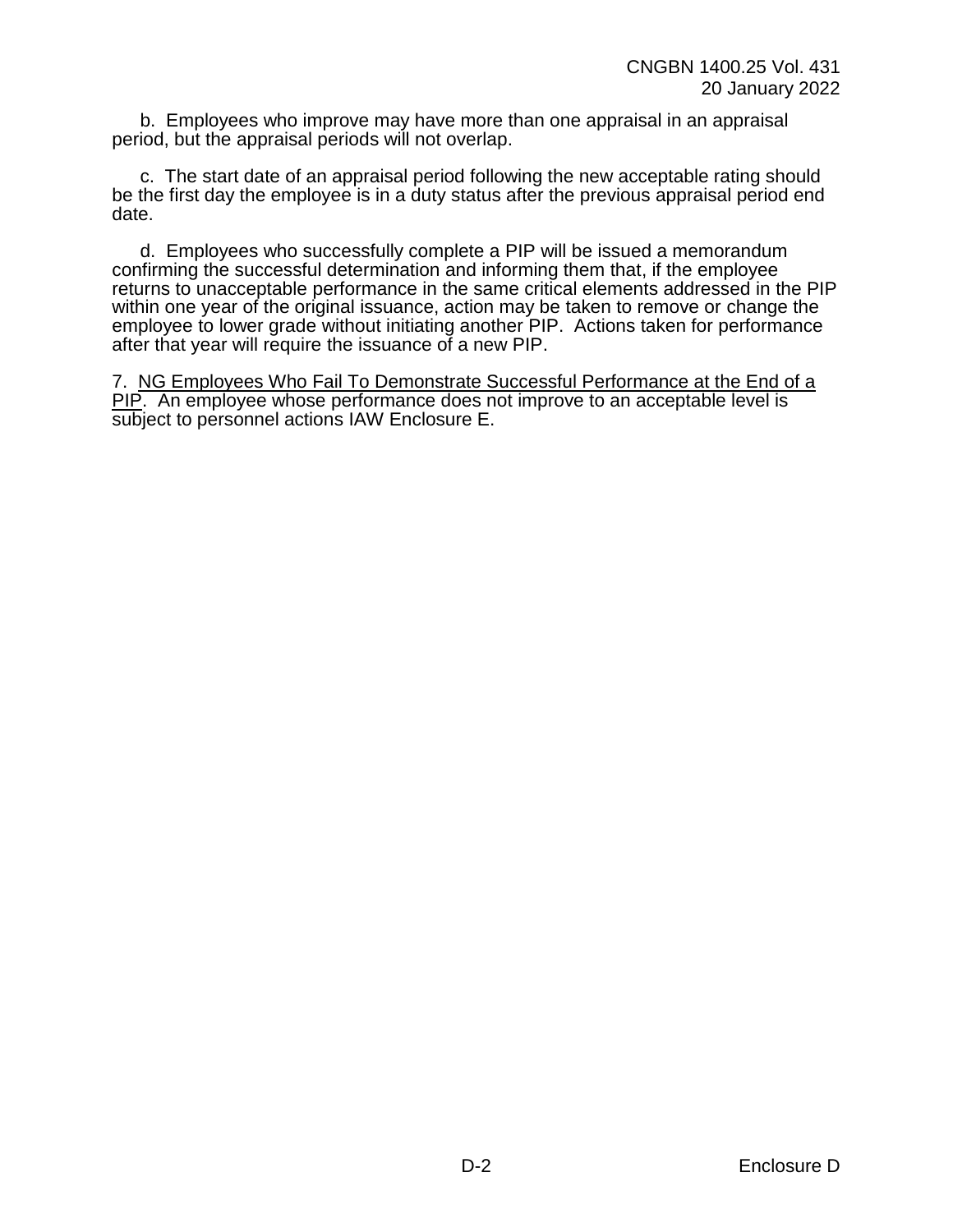## APPENDIX A TO ENCLOSURE D

### PERFORMANCE IMPROVEMENT PERIOD MEMO

1. Performance Improvement Period (PIP). A PIP is a formal period of time provided to an employee who has been identified as not performing successfully in one or more critical elements of an approved performance plan.

2. PIP Memo. A PIP memo is used to notify the employee of their failure to perform successfully and provide them with clear guidance that allows them the opportunity to demonstrate successful performance in those critical elements. The use of a PIP is at the discretion of the supervisor who also has the right to address failures of performance through standard disciplinary or adverse action procedures in accordance with reference h.

MEMORANDUM FOR [EMPLOYEE NAME, PAY PLAN SERIES AND GRADE, AND DUTY POSITION TITLE]

Subject: Performance Improvement Period

Reference: CNGB Instruction 1400.25 Vol. 431, National Guard Technician and Civilian Personnel Performance Management and Appraisal Program

1. The purpose of this Performance Improvement Plan (PIP) is the notification of critical deficiencies in the performance of your duties as a [Position Title, Pay Plan-Occupational Series, Grade]. A demonstration of successful performance is necessary in the following critical elements in order to assure your continued employment. You have until [Date normally no more than thirty days from issuance of PIP] to demonstrate successful performance. Specific elements of less than successful performance are:

a. Critical Element 1 -- [Critical Element Title].

(1) This Critical Element requires [enter critical element and standard]. [Enter information as to the overall reason the employee failed to meet the standard on this critical element]. Additional examples of less than fully successful performance in this Critical Element are as follows:

(2) [List additional specific instances of failure and counseling].

b. Critical Element 3 -- [List any additional critical elements the employee failed to meet the standard.]

(1) [Follow the same format in paragraphs a. (1) and (2).] Specific instances of less than fully successful performance in this Critical Element are as follows:

**Figure 1.** Sample Performance Improvement Period Memorandum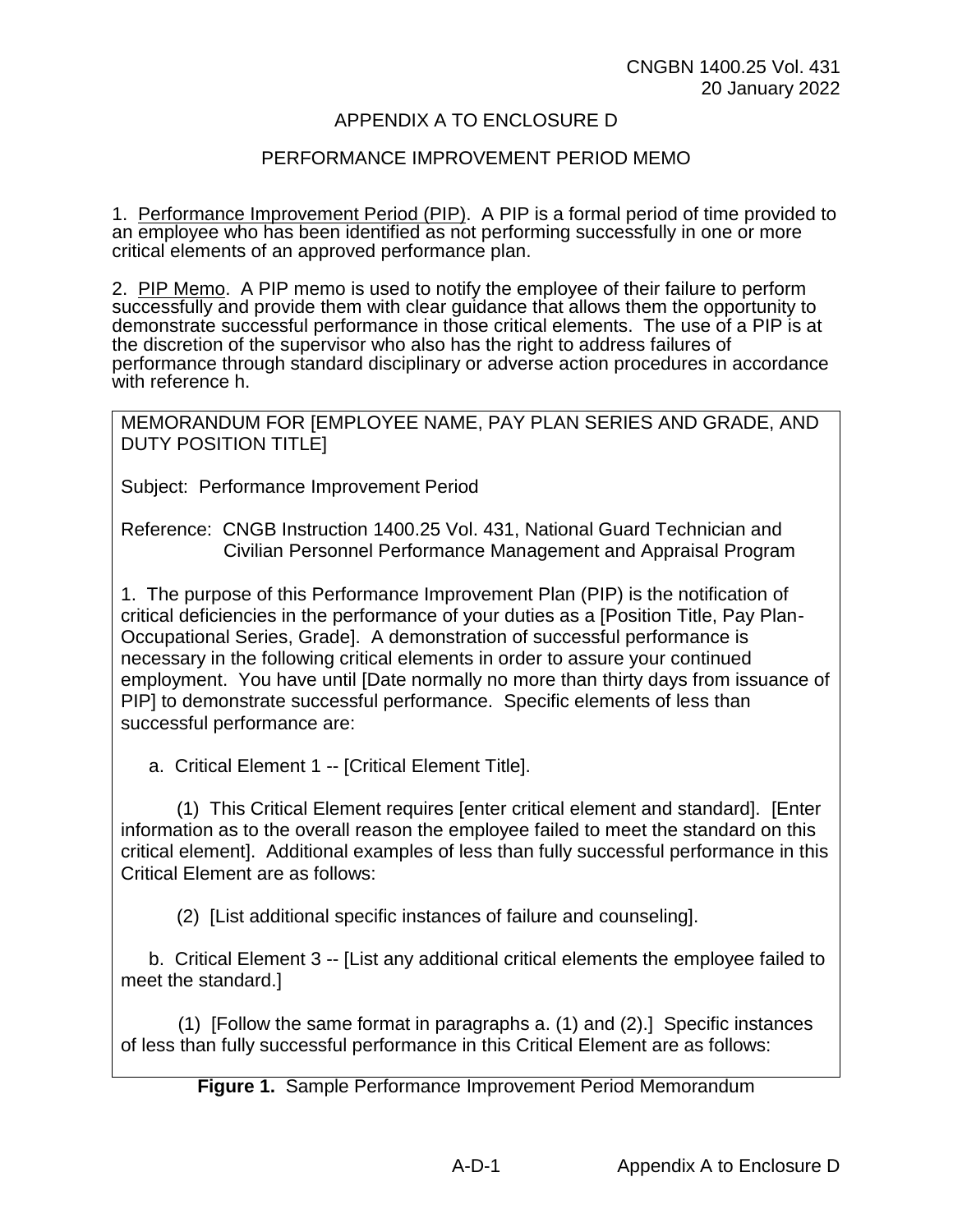(2) [List additional specific instances of failure and counseling.]

c. Critical Element 4 -- [List any additional critical elements the employee failed to meet the standard]

(1) [Follow the same format in paragraphs a. (1) and (2).] Specific instances of less than fully successful performance in this Critical Element are as follows:

(2) [List additional specific instances of failure and counseling.]

2. Successful completion of this PIP will be shown by demonstrating the following:

a. Critical Element 1 -- [Critical Element Title] [Detail what actions the employee needs to take to become successful or describe the fully-successful standard clearly including dates and courses, if applicable] If you have any questions or would like to request appropriate assistance, we can discuss that upon your acceptance of this PIP.

b. Critical Element 3 -- [Critical Element Title] [Detail what actions the employee needs to take to become successful or describe the fully-successful standard clearly including dates and courses, if applicable] If you have any questions or would like to request appropriate assistance, we can discuss that upon your acceptance of this PIP.

c. Critical Element 4 -- [Critical Element Title] [Detail what actions the employee needs to take to become successful or describe the fully-successful standard clearly including dates and courses, if applicable.] If you have any questions or would like to request appropriate assistance, we can discuss that upon your acceptance of this PIP.

3. I will be available to discuss your performance as you strive for improvement and provide you with any reasonable training to assist you in becoming successful. During this PIP, we will meet [give a regular time or day] to discuss your progress and any problems you may be having in meeting your goals.

4. I will notify you in writing at the end of the PIP of the results. If you demonstrate fully successful performance in these critical elements, that will be considered successful completion of this PIP and the notification of successful completion will be filed in your electronic Official Personnel File. If your performance then remains fully successful, or higher, during the year after you receive your satisfactory performance notification, the notification will be removed.

*Figure 1. continued.* Sample Performance Improvement Period Memorandum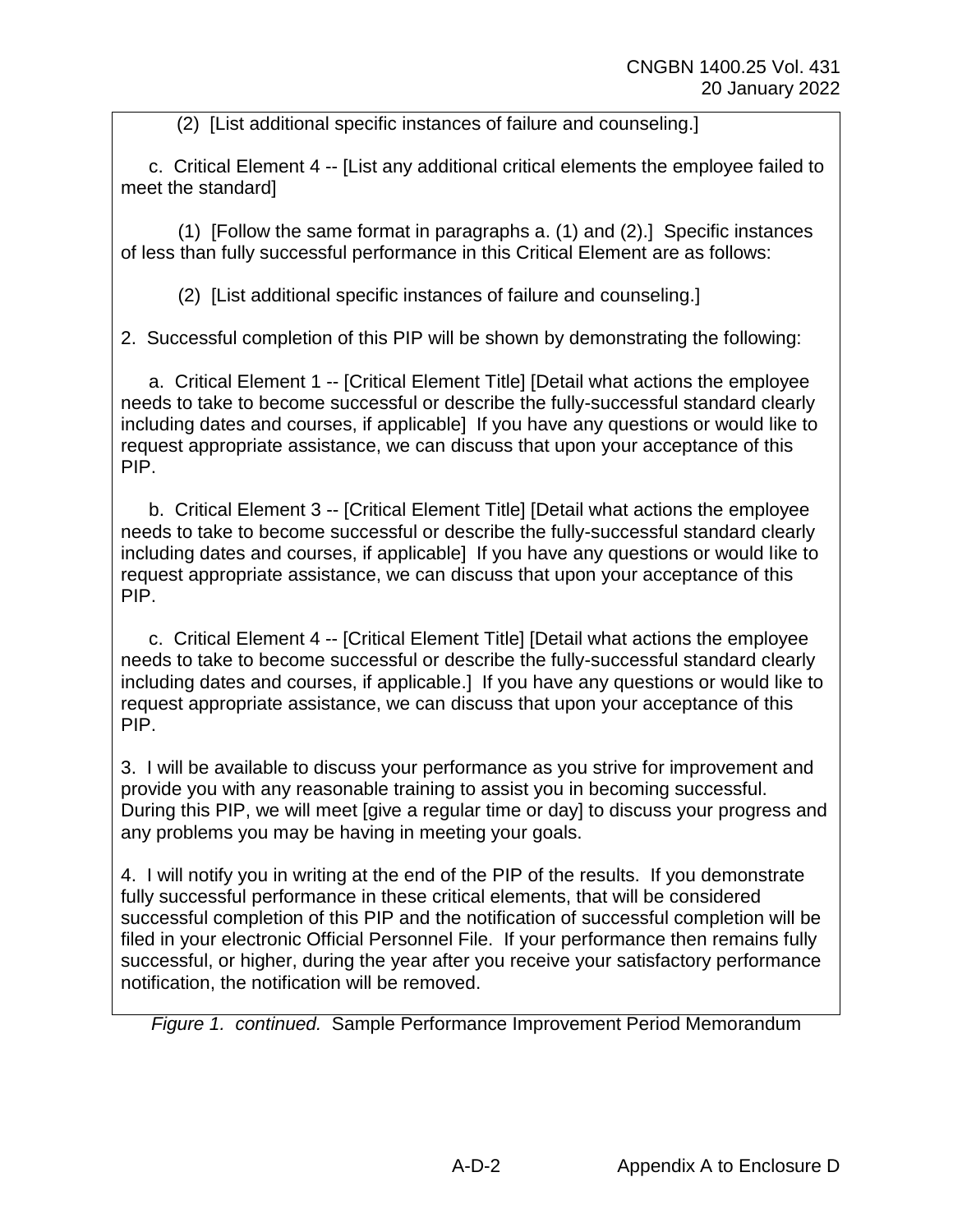5. If you are unable to demonstrate fully successful performance in these critical elements, or if you do show fully successful performance but then return to less than fully successful performance within the one year from the date indicated in paragraph 1, I will propose one of the following:

a. If a position is available that you can be reasonably expected to perform successfully in at, or below your current grade I will propose that you be moved to that position.

b. If no such position is reasonably available, I will propose that your employment be terminated.

6. The point of contact for information regarding this process is [Full Name of HR Specialist for Performance Management], [Phone] or [Email]. This individual is not your representative and can only provide procedural information.

> [Signature Block] Rating Official

Employee Acknowledgement Signature:

Higher Level Reviewer Acknowledgement Signature:

*Figure 1. continued.* Sample Performance Improvement Period Memorandum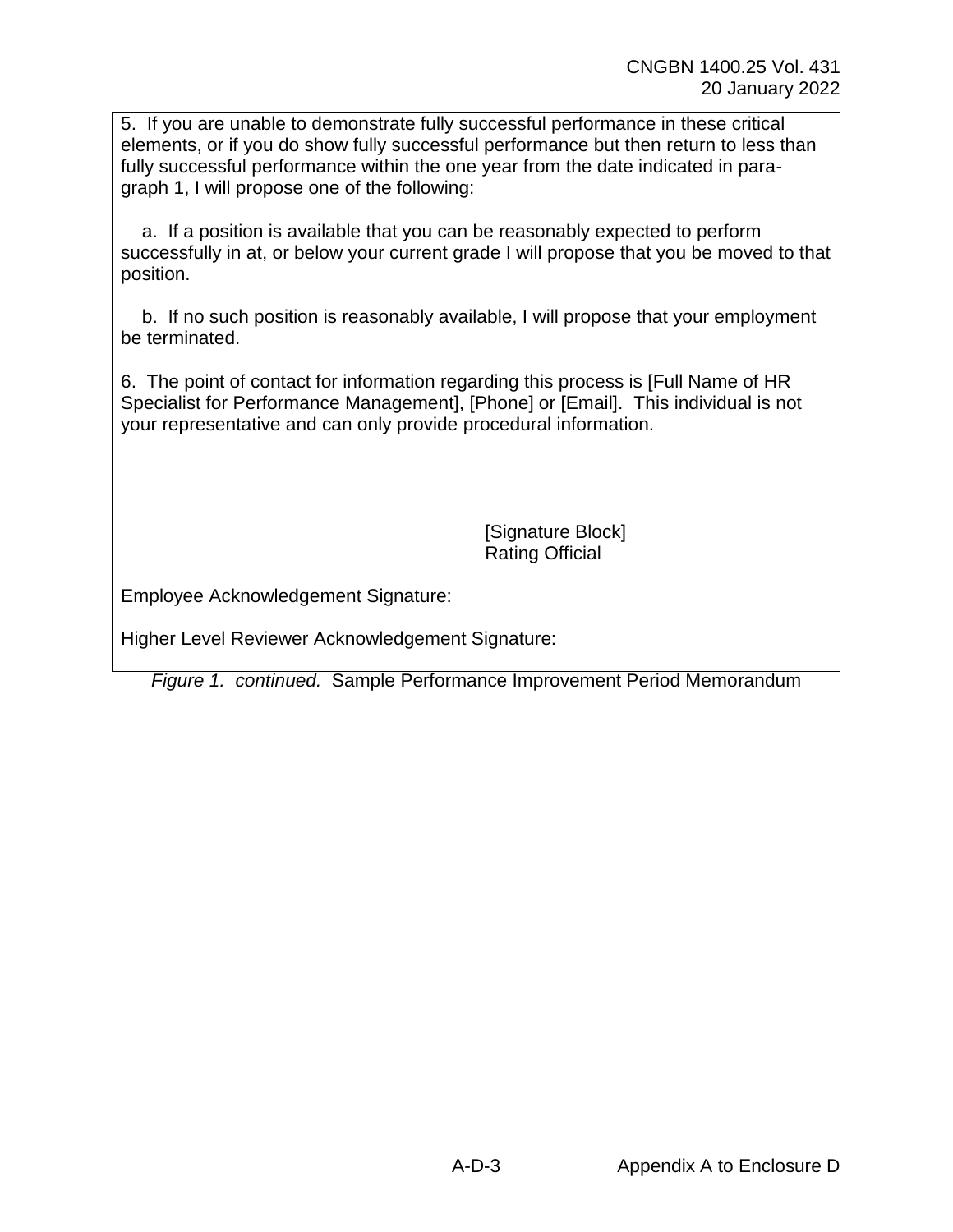# ENCLOSURE E

#### PERSONNEL ACTIONS BASED ON FAILURE TO DEMONSTRATE ACCEPTABLE LEVEL OF PERFORMANCE UPON COMPLETION OF A PERFORMANCE IMPROVEMENT PERIOD

1. Applicability of Enclosure E. Personnel actions taken under this enclosure must be taken for performance reasons. Actions taken for performance reasons must reflect a failure to perform critical elements of an approved performance plan as outlined in that plan. Personnel actions due to conduct should be taken IAW reference h. Where management feels it is more efficient to take a personnel action for performance under the procedures in reference h rather than this volume, that is management's right but it must be understood that an action taken under reference h is subject to the full due process and evidence standard of that reference.

2. Efficiency of the Service. In general, employees who fail to satisfactorily complete an established PIP will not be allowed to remain in the position of unacceptable performance. It is not in the efficiency of the service to allow employees to remain in positions that they have shown an inability to successfully perform. In general, the only reasonable actions to be taken would be; reassignment to a like grade position in which the employee can be reasonably expected to perform successfully; change to lower grade to a position in which the employee can be reasonably expected to perform successfully; or removal. Sample memorandums can be found in Appendices A and B to this Enclosure.

3. Reassignment. In actions taken based on unacceptable performance, as for any other reasons, the agency reserves the right to reassign an employee to a position of like grade and pay when the agency can show that the reassignment is for the efficiency of the service. Reassignments will be accomplished in accordance with reference g. If an employee is reassigned due to a failed PIP, they will be provided an opportunity to show successful performance in the new position and to have their performance reevaluated after being under the new performance plan for a minimum of 90 calendar days. If the employee shows successful performance, a rating of record will be issued at that time.

4. Change to Lower Grade or Removal. Employees facing change to lower grade or removal have a right to due process procedures IAW references h, j, and k. Management reserves the right to utilize either references h and j, or the following procedures which are modeled IAW reference l.

5. Due Process Procedures for Adverse Actions Taken for Unacceptable Performance. Management will ensure the following procedures are followed, at a minimum, to ensure the employee receives appropriate due process when facing a change to lower grade or removal.

a. Notice of Proposed Action. Upon failure to successfully complete a PIP, if management chooses to remove or change the employee to a lower grade, management will issue the employee a notice of proposed action. That notice of proposed action must include, but is not limited to:

(1) Proposed Nature of Action. The proposed nature of action (change to lower grade or removal for failure to perform at a fully successful level).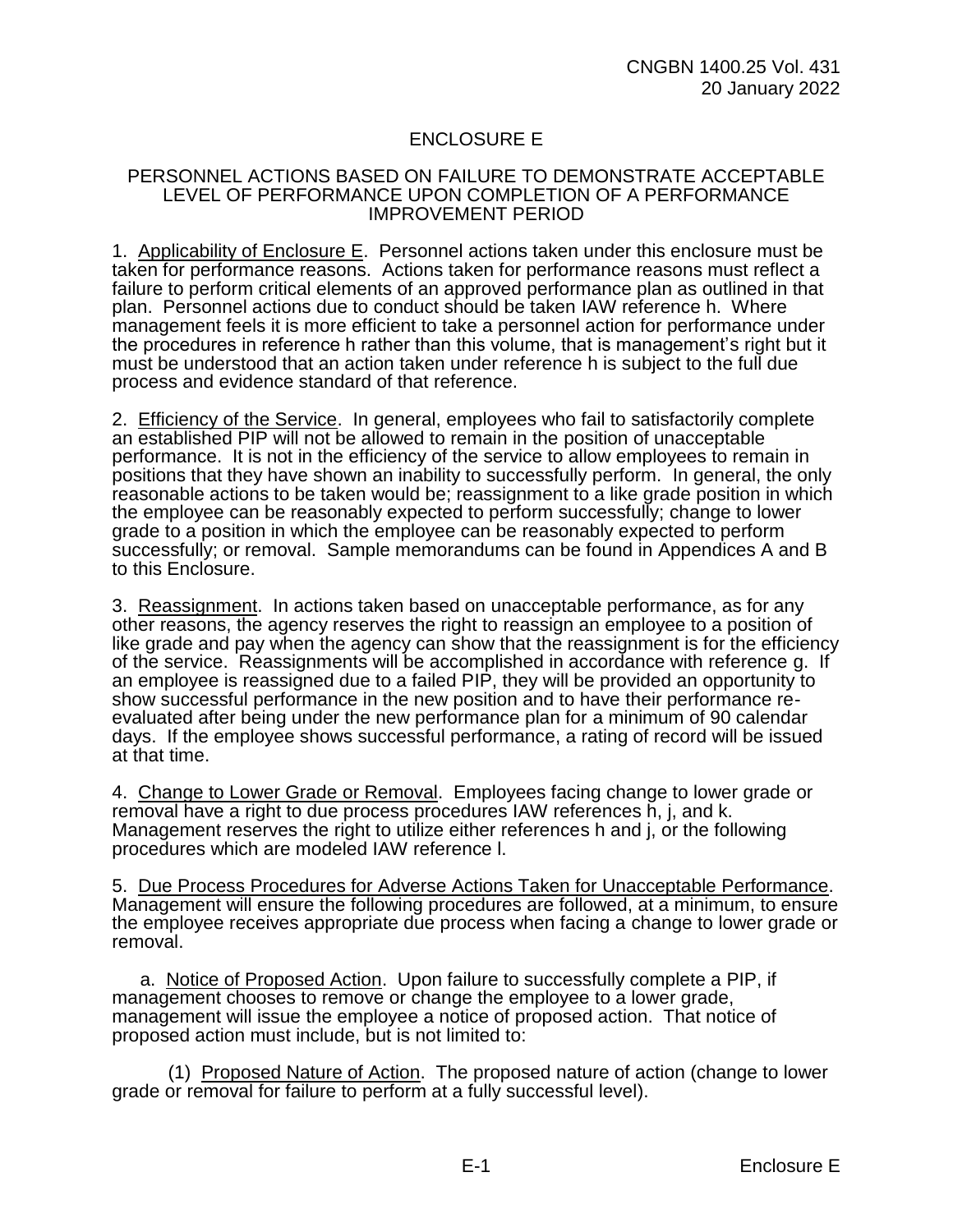(2) Failed Performance. Reference to the documentation in the failed performance improvement period.

(3) The Right to Reply an Official Higher in the Supervisory Chain Than the Proposing Official. The notice must include the higher official's contact information including email and telephone number and direction that the employee is allowed to reply orally, in writing or both. Additionally, a suspense for this reply must be provided that is not less than 5 days from the issuance of the notice.

(4) The Right of the Employee to Appropriate Representation. Bargaining unit employees may choose appropriate union representation IAW local collective bargaining agreements, if applicable. Employees have the right to a representative of their choice as long as that choice does not constitute conflict of interest or position, or include an employee whose release from his or her official position would give rise to unreasonable costs to the Government or whose priority work assignment precludes his or her release from official duties.

(5) Potential Rights to Appeal if the Action is Sustained. This would include, but is not be limited to, the Merit Systems Protection Board, the Office of Special Counsel, the Equal Employment Opportunity Commission, or a negotiated or administrative grievance procedure, if applicable.

(6) Advance Notice Period. The notice will provide a proposed effective date of the action which will be 30 days after the issuance of the proposal. Advance notice may be extended up to an additional 30 days under policies and procedures developed IAW Enclosure B. Extensions beyond 30 days will only be made for the following reasons:

> (a) To obtain and/or evaluate medical information when the employee has raised a medical issue in the answer to a proposed change to lower grade or removal;

(b) To arrange for the employee's travel to make an oral reply to an appropriate agency official, or the travel of an agency official to hear the employee's oral reply;

(c) To consider the employee's answer, if an extension to the period for an answer has been granted (for example, because of the employee's illness or incapacitation);

(d) To consider reasonable accommodation of a handicapping condition;

(e) If State procedures so require, to consider positions to which the employee might be reassigned or reduced in grade; or

(f) To comply with a stay ordered by a member of the Merit Systems Protection Board IAW reference m or another body of appropriate jurisdiction.

(7) Consideration of Medical Conditions. The State will allow an employee who wishes to raise a medical condition, which may have contributed to his or her unacceptable performance to furnish medical documentation, as defined in reference n, of the condition for the agency's consideration.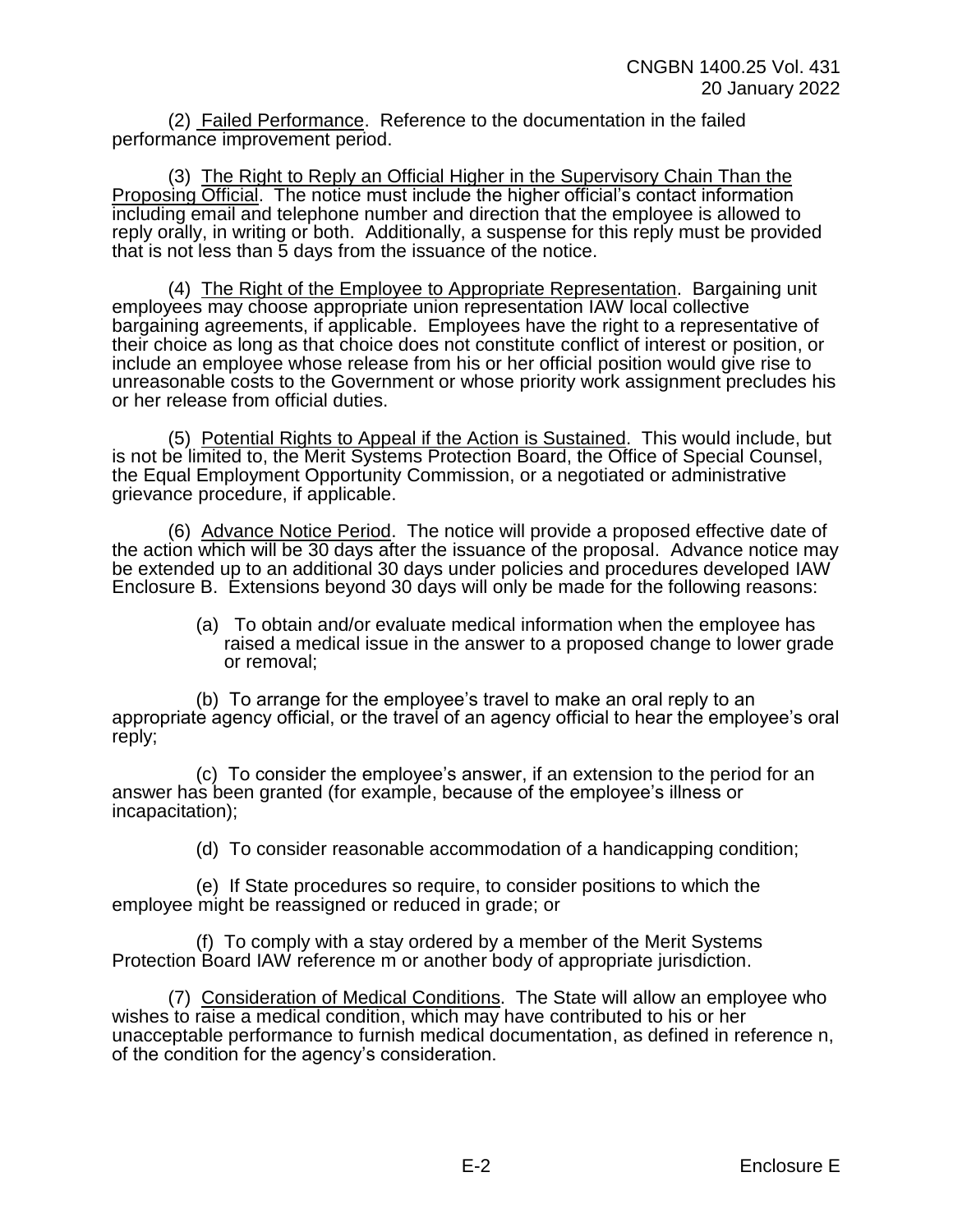b. Final Agency Decision. For performance based adverse actions, the official providing the final agency decision must be higher in the supervisory chain than the proposing official, unless the proposing official is TAG or CG. Upon issuance of the proposed action memorandum, all documents relied upon for the proposed action will be forwarded to the individual identified to make the final agency decision. For these procedures, the decision on a proposed action must be made by the deciding official. For the purposes of this enclosure, the deciding official is TAG, the CG, or a designee. Decisions must be made no later than 30 days after the expiration of the advance notice period. Once the deciding official receives the employee's reply, the deciding official considers and answers all aspects of that reply. Deciding officials issue the final agency decision based only on the documents included in the proposed action and the employee's reply received on or before the time the action will be effective. The final agency decision will specify the instance(s) of unacceptable performance by the employee on which the action is based and will inform the employee of any applicable appeal or grievance rights, including information on how to proceed with those grievances or appeals.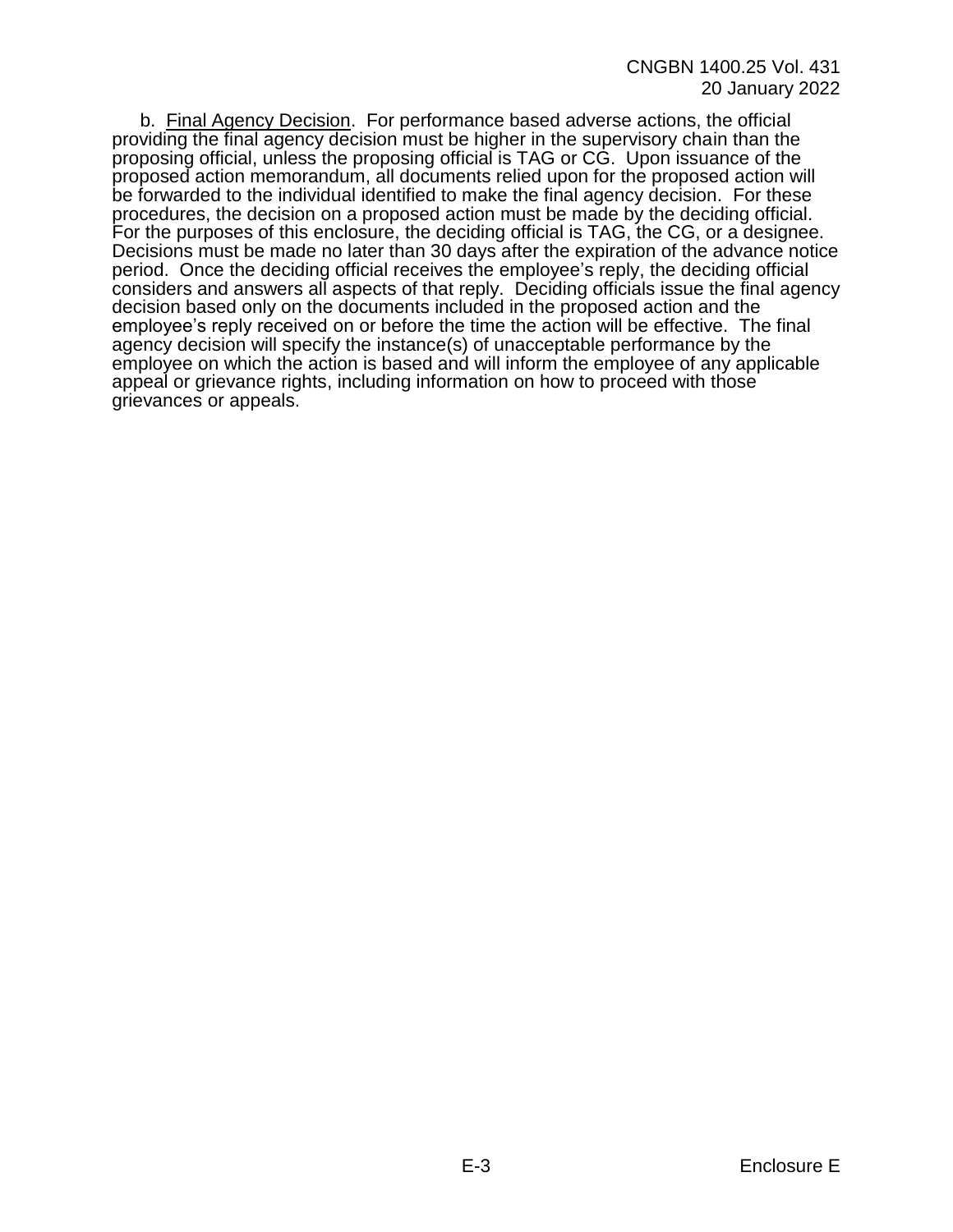# APPENDIX A TO ENCLOSURE E

## PROPOSED ACTION MEMORANDUM

1. Proposing Official. The Proposing Official, normally the RO, issues a proposed action memorandum when an employee fails a PIP.

2. Proposed Action Memorandum. The proposed action memorandum outlines the proposing officials' personnel action recommended, names the deciding official, notifies the employee of the appeal or grievance options, representative options, reply periods, and points of contact. Figure 2 may be used as a sample to ensure the proposed action meets all the minimum requirements.

[DATE]

MEMORANDUM FOR [EMPLOYEE NAME, PAY PLAN SERIES AND GRADE, AND DUTY POSITION TITLE]

- Subject: Proposed [Change to Lower Grade or Removal] for Failure to Demonstrate Successful Performance Upon Completion of a Performance Improvement Period
- Reference: CNGB Instruction 1400.25 Vol 431, National Guard Technician and Civilian Personnel Performance Management and Appraisal Program, [DATE]

1. I propose to [change to lower grade/remove] you from your current position based on a failure to demonstrate successful performance upon completion of your Performance Improvement Plan (PIP), which concluded on [DATE]. [If a change to lower grade is proposed, include the pay plan, series and grade and duty position title of the position being changed to lower grade to]. All documents of the failed PIP used to propose this action have been provided to you by [name of official completing PIP] on [DATE]. However, to ensure that you have all documentation I have relied upon, you will see that information in the enclosure(s).

2. [Name of official who will make final agency decision] will make the final agency decision regarding this proposed action.

3. You have until [date no less than 5 days after issuance of proposal] to provide any testimony (oral or written), documents, or medical documentation you feel should be considered when making the final decision. Unless extended, this action, if sustained, will take place on [30 days after issuance of proposed action].

**Figure 2.** Proposed Action Memorandum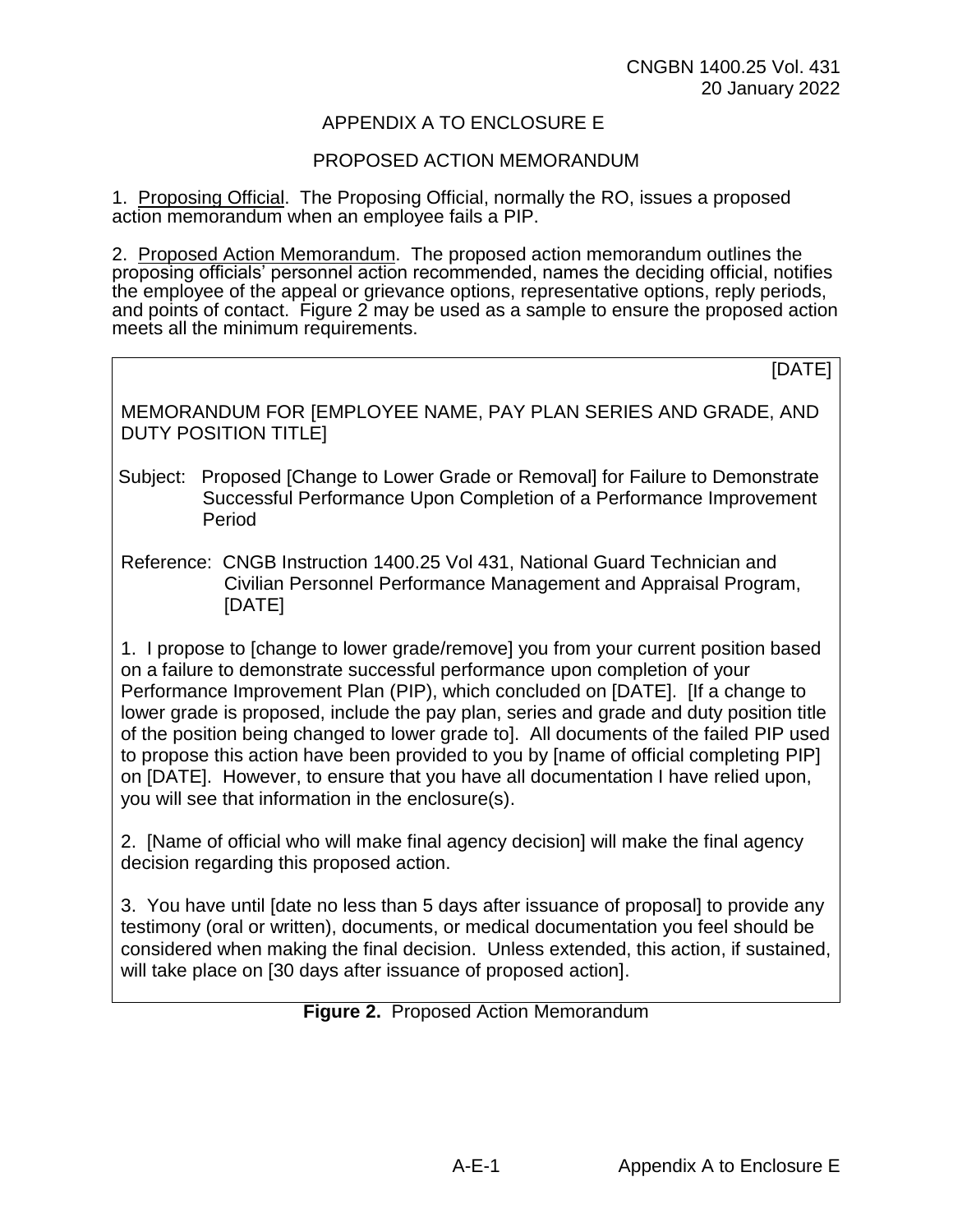4. You may designate a representative of your choice if that choice does not constitute a conflict of interest or position. If your representative is also an employee of [State], we reserve the right to disallow that representative based on a bona-fide agency need to not release the individual for the time needed to represent you. [If the individual is a bargaining unit employee, also include information on union representation]. If you wish to have us communicate directly with your representative, you must provide us a written statement designating such representation, including full contact information.

5. If this action is sustained, you may have a right to appeal or grieve this action through [include as appropriate: Merit Systems Protection Board, Office of Special Counsel, Equal Employment Opportunity Commission, or Administrative Grievance Procedure as appropriate]. If the action is sustained, the decision notification will include procedures for accessing and or filing such appeal or grievance.

6. If you feel you need more time to provide a reply or if an extension of the notice period is necessary and in accordance with paragraph 4a(6) of the reference, you may request such extension by making a request directly to the individual named in paragraph 2 above. Such extension may be granted or denied or partially granted based on the content of the request. An extension may also be made directly at the option of the individual named in paragraph 2 if circumstances warrant. If an extension is granted or denied, you will be provided with written notice of extension or denial.

7. [State may include additional applicable State information in accordance with local policy or bargaining agreements.]

8. The point of contact for information regarding this process is [Full Name of HR Specialist for Performance Management], [Phone] or [Email]. This individual is not your representative and can only provide procedural information.

> [Signature Block] Proposing Official

Attachment(s): As stated

*Figure 2. continued.* Proposed Action Memorandum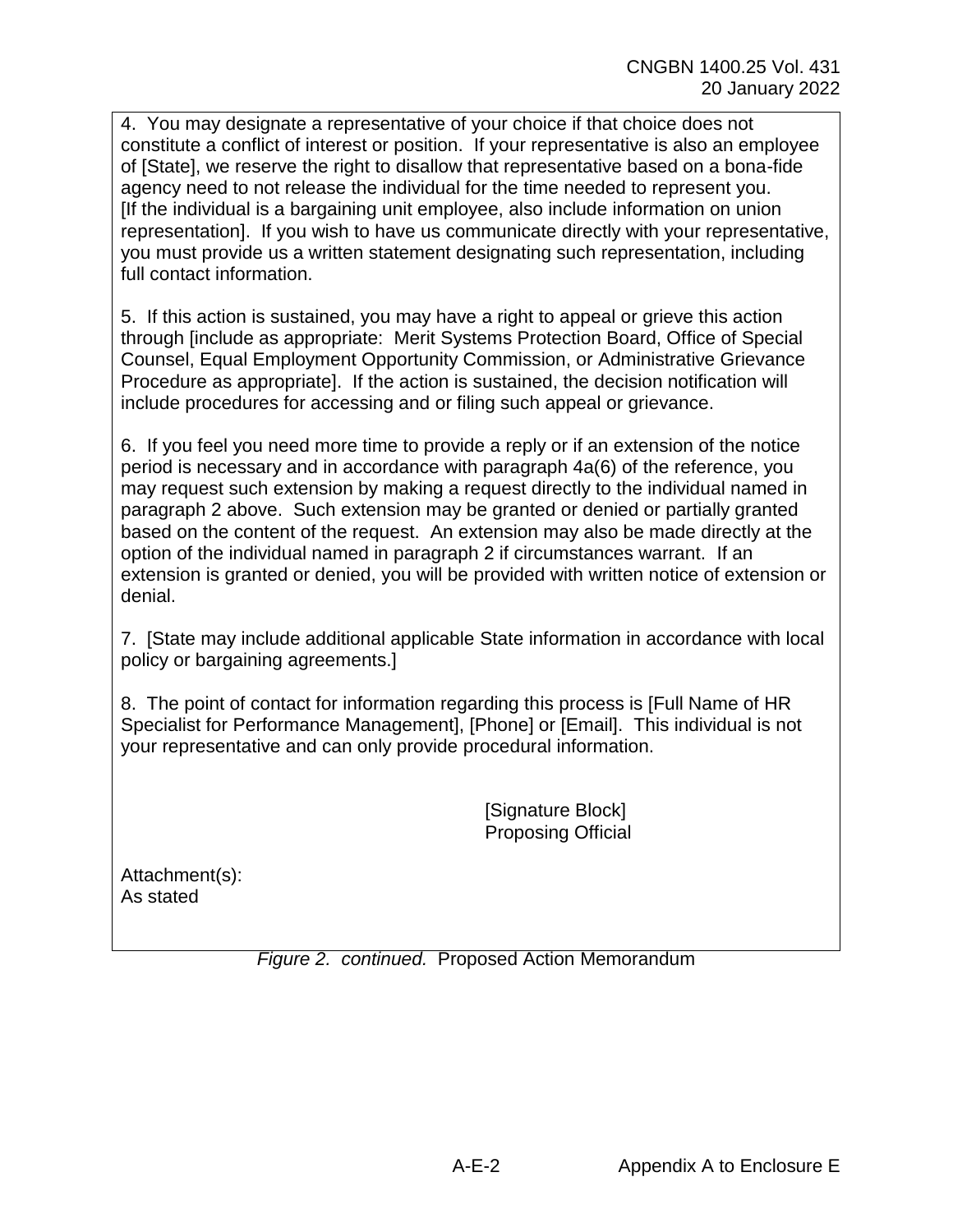# APPENDIX B TO ENCLOSURE E

## FINAL AGENCY DECISION

1. Deciding Official. The deciding official considers all information and comes to a decision upon receipt of the proposed action documentation and after receiving all reply information from the employee, if applicable.

2. Final Agency Decision Memorandum. The deciding official may only sustain the proposed penalty, non-sustain the proposed penalty, or reduce the penalty detailed on the proposed action memorandum. In general, if sustained, the only reasonable actions are removal, change to lower grade or reassignment. Figure 3 may be used as a sample to ensure the final agency decision meets all the minimum requirements.

| [DATE]                                                                                                                                                                                                                                                                                                                                                                                                                                                                                                                                         |
|------------------------------------------------------------------------------------------------------------------------------------------------------------------------------------------------------------------------------------------------------------------------------------------------------------------------------------------------------------------------------------------------------------------------------------------------------------------------------------------------------------------------------------------------|
| MEMORANDUM FOR [EMPLOYEE NAME, PAY PLAN SERIES AND GRADE, AND<br><b>DUTY POSITION TITLE!</b>                                                                                                                                                                                                                                                                                                                                                                                                                                                   |
| Subject: Final Agency Decision on [Change to Lower Grade or Removal] for Failure<br>to Demonstrate Successful Performance Upon Completion of a Performance<br><b>Improvement Period</b>                                                                                                                                                                                                                                                                                                                                                        |
| References: (a) CNGB Instruction 1400.25 Vol 431, National Guard Technician and<br>Civilian Personnel Performance Management and Appraisal<br>Program, [DATE]<br>(b) Merit Systems Protection Board website, < https://www.mspb.gov/<br>www.mspb.gov>, accessed [provide Day Month Year last<br>accessed]<br>(c) Title 5 United States Code, Section 2302, "Prohibited Personnel<br>Practices"<br>(d) DoD Instruction 1400.25 Vol 771, 26 December, 2013,<br>"Administrative Grievance System," Incorporating Change 1, 13<br><b>June 2018</b> |
| 1. I am in receipt of a proposed action for failure to demonstrate successful<br>performance upon completion of a Performance Improvement Plan (PIP) issued to<br>you on [date] by [proposing official].                                                                                                                                                                                                                                                                                                                                       |
| 2. In your reply, you raised the following concerns: [If the employee provided no<br>reply or additional information, state that fact here.]                                                                                                                                                                                                                                                                                                                                                                                                   |
| a. You stated that there is an open position at a lower grade to your current<br>position which you have performed successfully in the past. [Answer this and any<br>other statements/claims below clearly showing how the claim was considered and<br>whether that consideration had an effect on the final agency decision.]                                                                                                                                                                                                                 |

#### **Figure 3.** Final Agency Decision Memorandum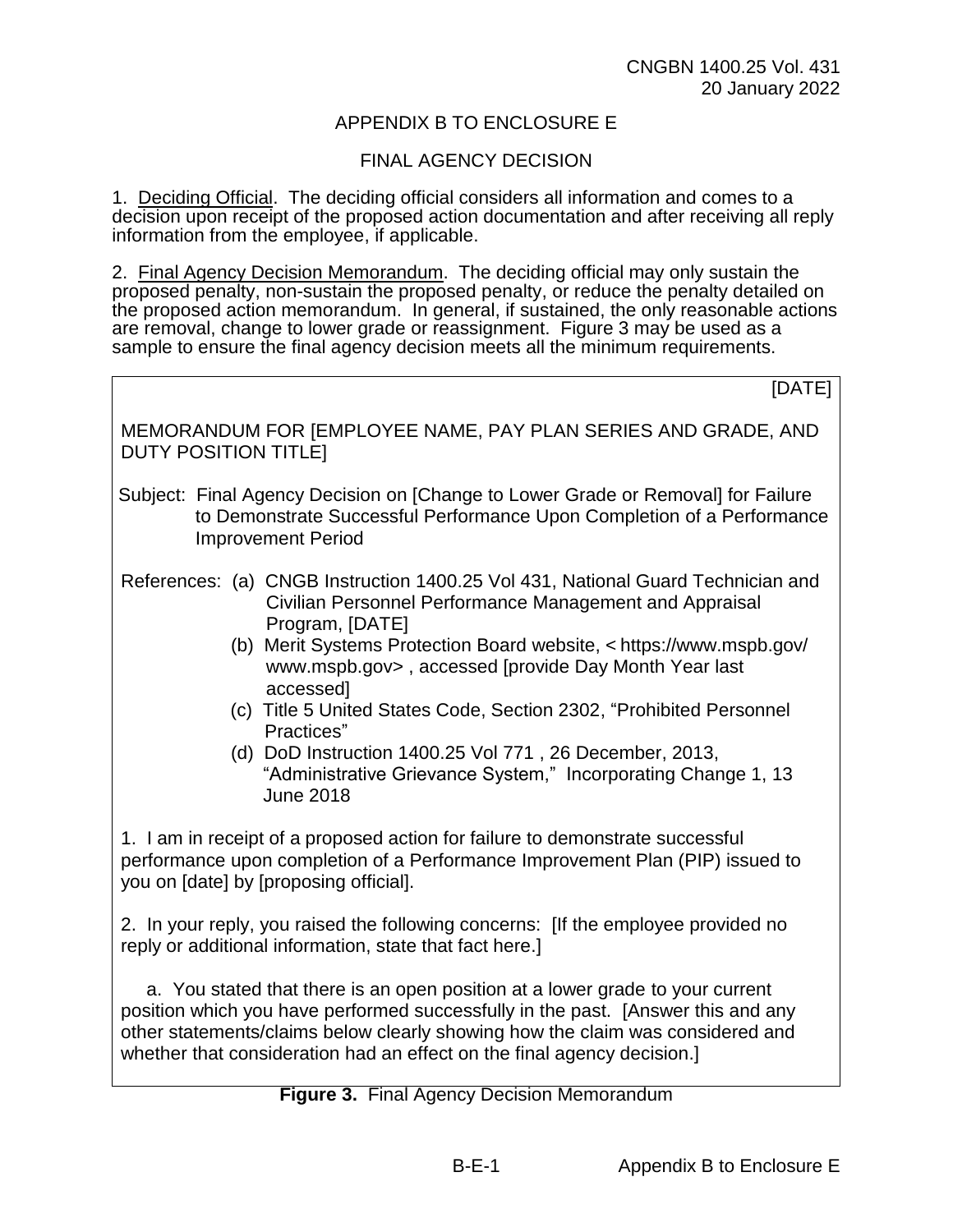b. You claimed that your supervisor was "out to get you". [See above.]

c. Add any additional claims here and below along with consideration language.]

3. Based on all the aforementioned information, I have decided to [sustain/nonsustain/reduce the penalty]. [If the decision is to reduce the penalty, the position information the employee will be change to lower grade to or reassigned to must be provided] If the decision is to non-sustain, that must be stated here along with information on the disposition of any documents leading to the proposed action.

4. [The State should choose to either directly provide appeal information within the memo or provide that information as an enclosure(s). If the State chooses to provide the information in enclosures, this paragraph would simply direct the employee to those enclosures. In either case, the following is the information that must be provided.]

As this action is a [change to lower grade/removal] you have the right to file an appeal or grievance according to:

a. Merit Systems Protection Board [if change to lower grade or removal]. [Provide full information on how and where to file that appeal and any applicable time limits to filing such appeal. Information on this information can be found at reference b.

b. Office of Special Counsel. If you feel this action is a result of a prohibited personnel practice as described reference c, you may file and appeal with the Office of Special Counsel. [More information on this can be found at www.osc.gov.] [Provide information on how to file such an appeal.]

c. Equal Employment Opportunity Commission. If you feel this action is for unlawful discriminatory reasons, you may file and appeal with the Equal Employment Opportunity Commission. [Provide information on how to file such an appeal.]

d. Administrative. [Provide the established administrative grievance procedure in accordance with reference d, provide information on how to file in accordance with that policy.]

*Figure 3. continued.* Final Agency Decision Memorandum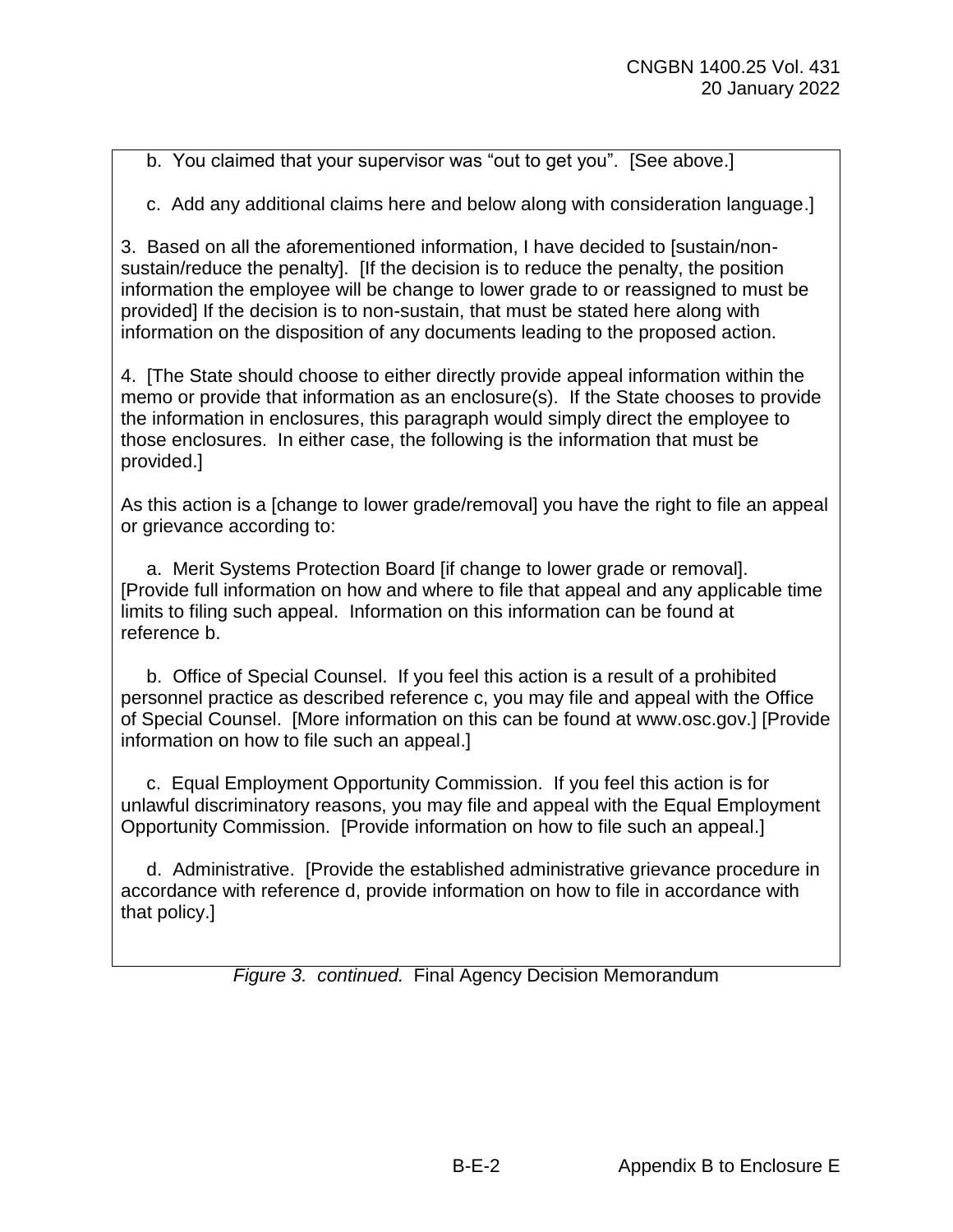5. Effective date of the personnel action to be taken. This effective date can be no earlier than 30 days from the date of the proposed action.

6. The point of contact for information regarding this process is [Full Name of HR Specialist for Performance Management], [Phone] or [Email]. This individual is not your representative and can only provide procedural information.

> [Signature Block] Deciding Official

Attachments:

A – Proposed action Packet

B – Documentation of employee reply, if any

*Figure 3. continued.* Final Agency Decision Memorandum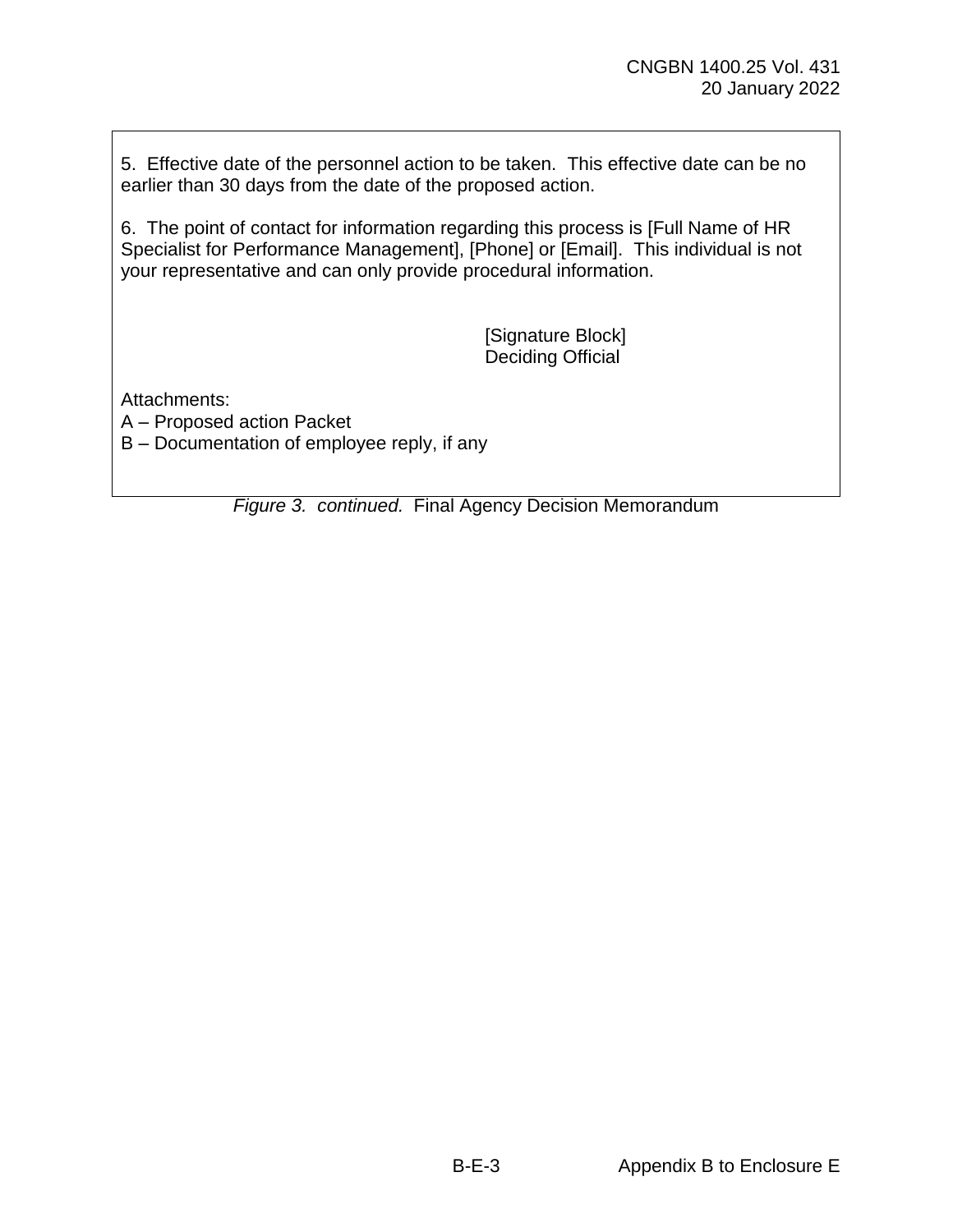#### ENCLOSURE F

#### REQUESTS FOR RECONSIDERATION

1. Reconsiderations. Reconsiderations are actions taken when an employee, RO, HLR, or any other individual acting on their behalf in an official capacity; request to review the rating of record assigned by a RO. Reconsideration can be through a formal process identified by the State generally within an administrative grievance procedure.

2. Reconsideration Approval Authority. Reconsiderations are approved by the individual delegated authority to approve personnel actions for the State. All TAGs and the CG have personnel action authority delegated by the Chief of the National Guard Bureau IAW reference o. TAGs and the CG may choose to delegate this authority.

3. What Reconsiderations May Do. A reconsideration can:

a. Change the rating for one or more critical elements.

b. Replace the rating of one or more critical elements to not rated, as long as two critical elements being rated remain.

c. Remove an appraisal to be completed again by the RO. This will reset the status of an appraisal and erase the employee and rating official assessments on the appraisal.

d. Remove or change content of an assessment or critical element that is discriminatory, unlawful, or directed for removal by a bona fide settlement or decision.

e. Remove a rating of record to allow completion of a progress review for an approved plan.

f. Change the content of an assessment when the rating of record and the corresponding critical element is also changed. Typically, this is changed to substantiate a higher or lower rating for the element concerned.

4. What A Reconsideration Cannot Do. A reconsideration cannot:

a. Change an average rating of record that is inconsistent with the individual critical elements averaged rating. Requests for changes to the average rating must show which critical element ratings changed to substantiate the overall average change.

b. Effect a change to a critical element solely due to a request of the employee. Management has the right to assign work. Critical elements are a representation of work assigned to an employee that are critical for successful performance of the position. Employees are not required to agree to the duties assigned, but are requested to acknowledge. An employee has the right to refuse to acknowledge, but the assignment of work and approval of the performance plan continues.

c. Change the content of a critical element or standard due to grammatical error, employee disagreement with the assigned duties or assessment; or any other reason that does not affect the rating; except when the change meets the conditions of paragraph 3.f. of this enclosure.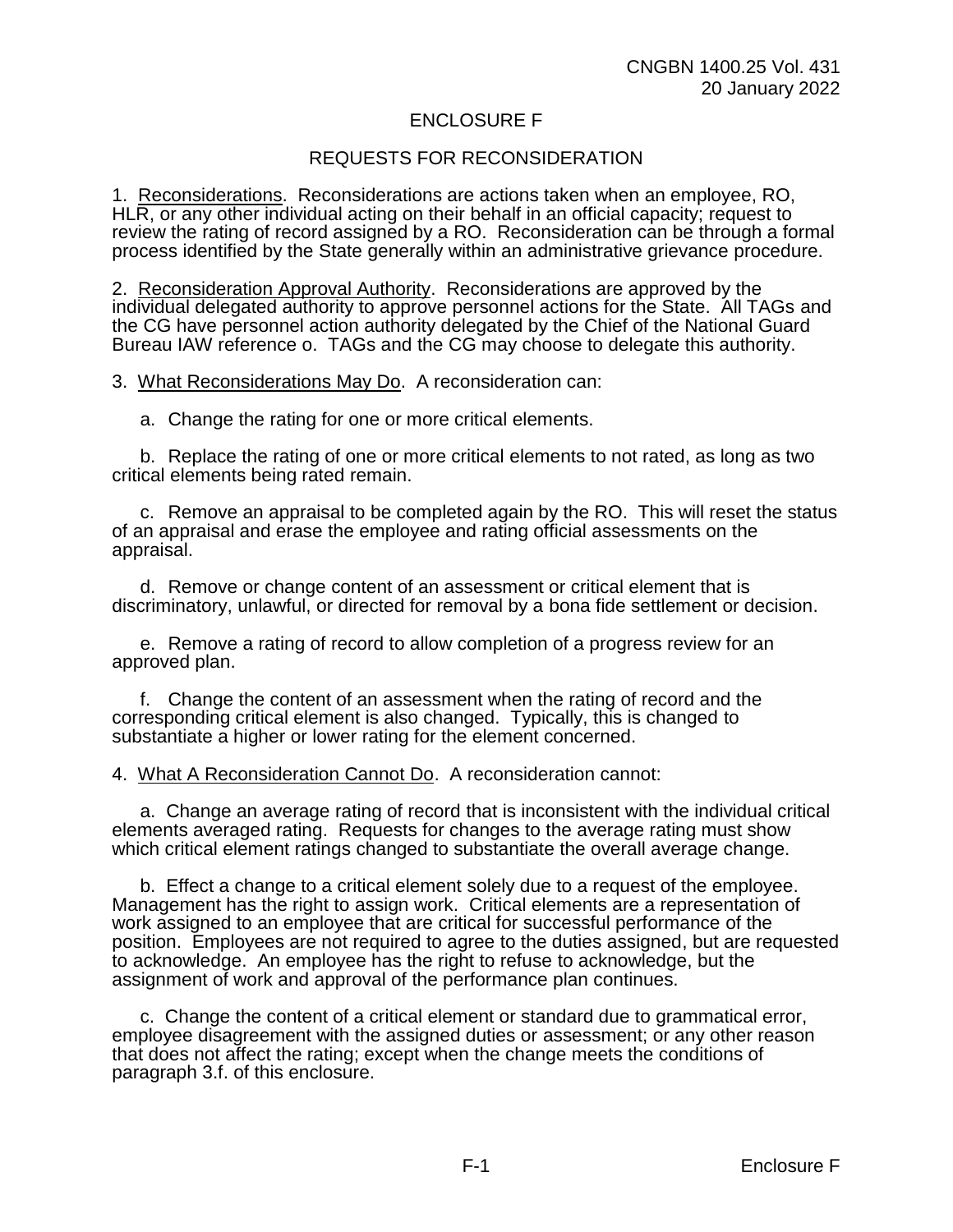5. Requirements for Reconsiderations. HROs are responsible for developing State policy on reconsiderations. Inclusion in administrative grievance procedures is an acceptable policy if they meet the requirements in this volume. HROs must at a minimum require the following items in their State policy.

a. Requests for reconsideration must be made in writing.

b. The employee must be offered the opportunity to review any change to an approved rating of record and an opportunity to respond before a reconsideration is approved.

c. The requesting party must be afforded a fair and non-discriminatory process where evidence can be presented or summarized to the approving official to substantiate the change.

d. Approvals of reconsiderations are made in memorandum format IAW Appendix A to Enclosure F and signed by the approving official. The employee, RO, and HLR acknowledge the receipt only. Acknowledgement does not concede agreement. Digital signatures are acceptable. Any party's refusal to acknowledge is noted on the memorandum.

e. Denials of reconsideration must be communicated to the requesting party in writing.

f. Reconsideration records must be maintained by the State for four years after the case is closed or final.

g. Former Department of Defense Forms 2906, "DoD Performance Plan and Appraisal" are removed from the employee performance record for approved reconsiderations.

h. States may set policy concerning the number of days a requesting party has to submit a reconsideration request after a rating of record is final, but reconsiderations should be denied for any request later than four years after the effective date of the rating of record.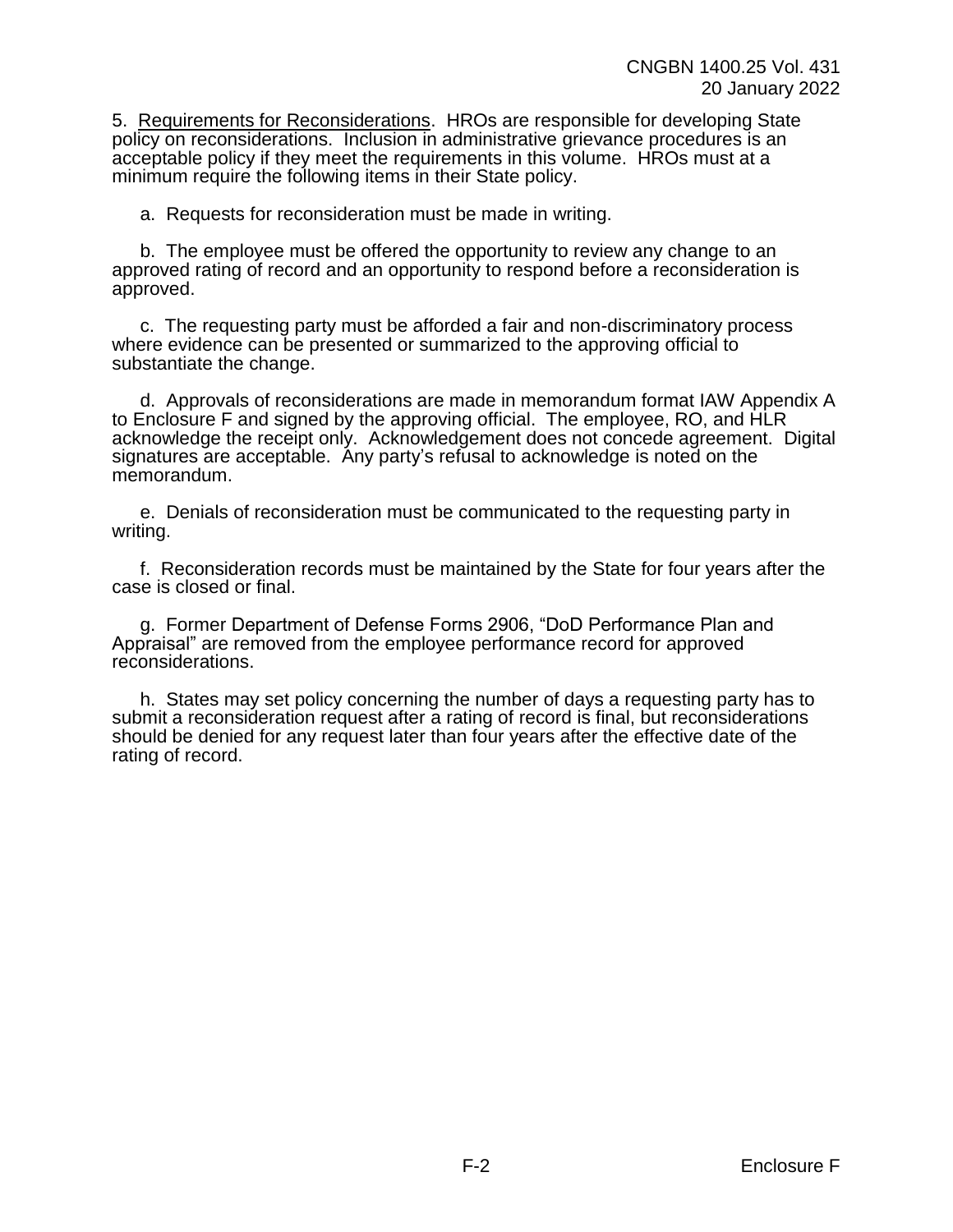#### APPENDIX A TO ENCLOSURE F

#### RECONSIDERATION APPROVAL MEMORANDUM

1. Approving Official. The approving official provides a copy of the reconsideration approval memorandum to the employee or their representative, RO, HLR, and the individual assigned super-user access for the performance management system for the jurisdiction concerned.

2. Reconsideration Approval Memorandum. The memorandum will be used to effect change in the Department of Defense Form 2906, "DoD Performance Plan and Appraisal". Figure 4 provides a sample memorandum with the minimum required information.

[DATE]

MEMORANDUM FOR NATIONAL GUARD TECHNICIAN AND CIVILIAN PERSONNEL POLICY DIVISION

Subject: Reconsideration to Performance Document for [Full Name of Employee], [State]

Reference: 5 CFR 430.208(i), Rating Performance

1. The update to the National Guard Employee's performance documents due to (Choose only one) [an informal request of the employee within 60 days of higher level reviewer approval of the appraisal] [a grievance, complaint, or other formal proceeding permitted by law or regulation that results in a final determination by appropriate authority that the rating of record must be changed or as part of a bona fide settlement of a formal proceeding] OR [the State determined that a rating of record was incorrectly recorded or calculated] as allowed in reference a, is approved. Below is the information required to make the change in the personnel system.

- a. Appraisal Effective Date:
- b. Appraisal Period Start Date:
- c. Appraisal Period End Date:
- d. Appraisal ID #:
- e. Plan Status and Current Status:

f. The [insert document type and title of field needing updated (that is, Appraisal, critical element rating number 1)] is changed or corrected to [enter update here] [include multiple updates if applicable].

2. The employee was provided due process, if applicable, prior to this request. **Figure 4.** Reconsideration Approval Memorandum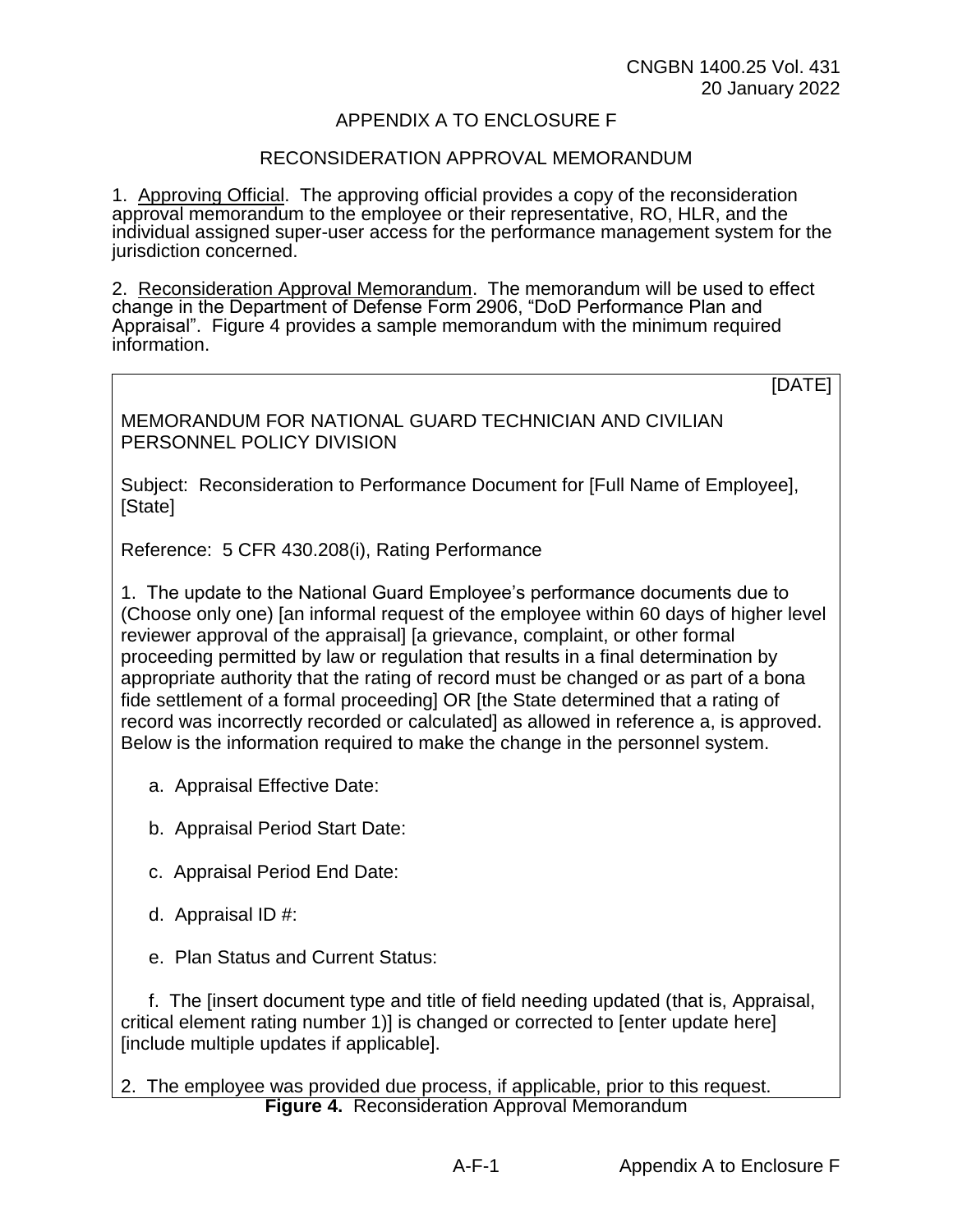3. The point of contact is [Full Name of HR Specialist for Performance Management], [Phone] or [Email].

> [Signature Block] TAG, CG, or Delegated Authority for Personnel Actions NOTE: Delegates must have delegation authority memorandum attached

Employee Acknowledgement Signature:

Rating Official Acknowledgement Signature:

Higher Level Reviewer Acknowledgement Signature:

*Figure 4. continued.* Reconsideration Approval Memorandum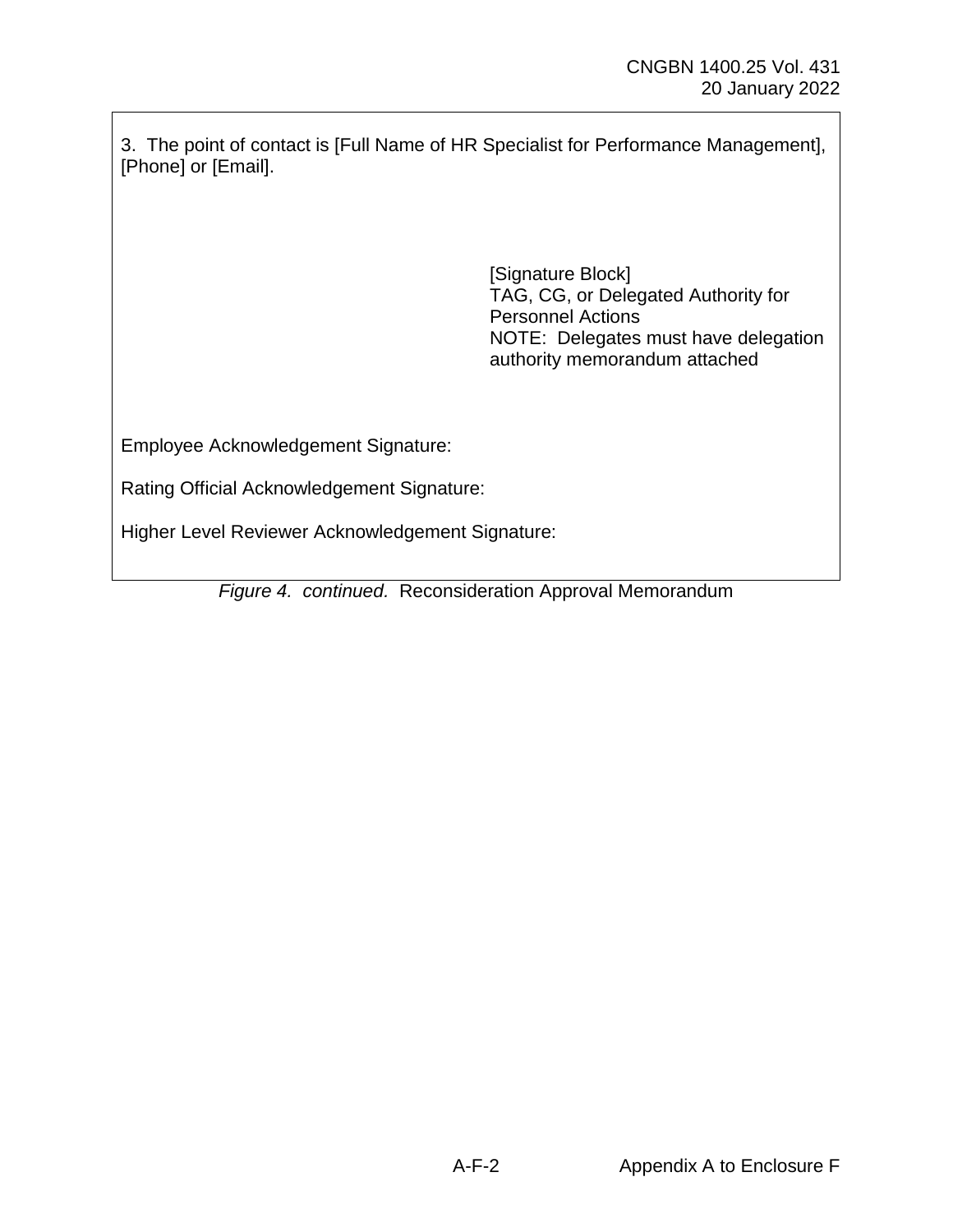# ENCLOSURE G

## WITHIN-GRADE INCREASE ELIGIBILITY

1. Within-Grade Increase Eligibility. An employee receives within-grade increased based on an acceptable level of competence determinations and the prescribed waiting period for the next step. A General Schedule employee who receives a rating of record of 3 or higher for the most recently completed appraisal period is considered at an acceptable level of competence and is eligible for a within grade increase. A Federal Wage System employee whose most recent rating of record is 3 or higher is considered at an acceptable level of competence and is eligible for a within grade increase.

2. Within-Grade Increase Denial. An employee whose performance is less than fully acceptable (rating of 1) must be denied a within-grade increase. Denial of within-rade increases for employees for any reason, other than less than fully successful performance, is prohibited. An RO should consult the State's Employee Relations Specialist prior to denying a within-grade increase.

3. Delaying a Determination for a Within-Grade Increase. An RO may delay the determination of a within-grade increase for two reasons; due to the employee not performing under an approved plan for the minimum period who has yet to receive a rating of record or the employee was reduced in grade due to unacceptable performance and is eligible for a within-grade increase during the minimum period of performance.

4. Waiving the Requirement for a Rating of Record to Receive a Within-Grade Increase. The requirement to have a rating of record to receive a within-grade increase is waived when the employee has not served a minimum of 90 calendar days under an approved plan and one or more of the following conditions exist.

a. The employee is in a non-pay status due to workers compensation or military duty or restores to their position under reference p.

b. The employee is in long term training.

c. The employee is detailed to another agency.

d. The employee had insufficient time to demonstrate successful performance due to authorized activities not subject to appraisal, such as labor management activities.

5. Ratings of Record for the Purpose of Within-Grade Increase Denial. When an employee's current performance is not consistent with the employee's most recent rating of record that affords a within-grade increase, a more current rating of record must be prepared. The new rating of record must still meet the minimum requirements established for performance plans, progress reviews, and appraisals established in reference e.

6. Notice to the Employee for Within-Grade Increase Denial. An RO must notify the employee of the denial of the within-grade increase in writing. The notice must be provided to the employee at least 15 calendar days in advance of the effective date of the expected within grade increase. Notice requirements are listed in Appendix A to this Enclosure.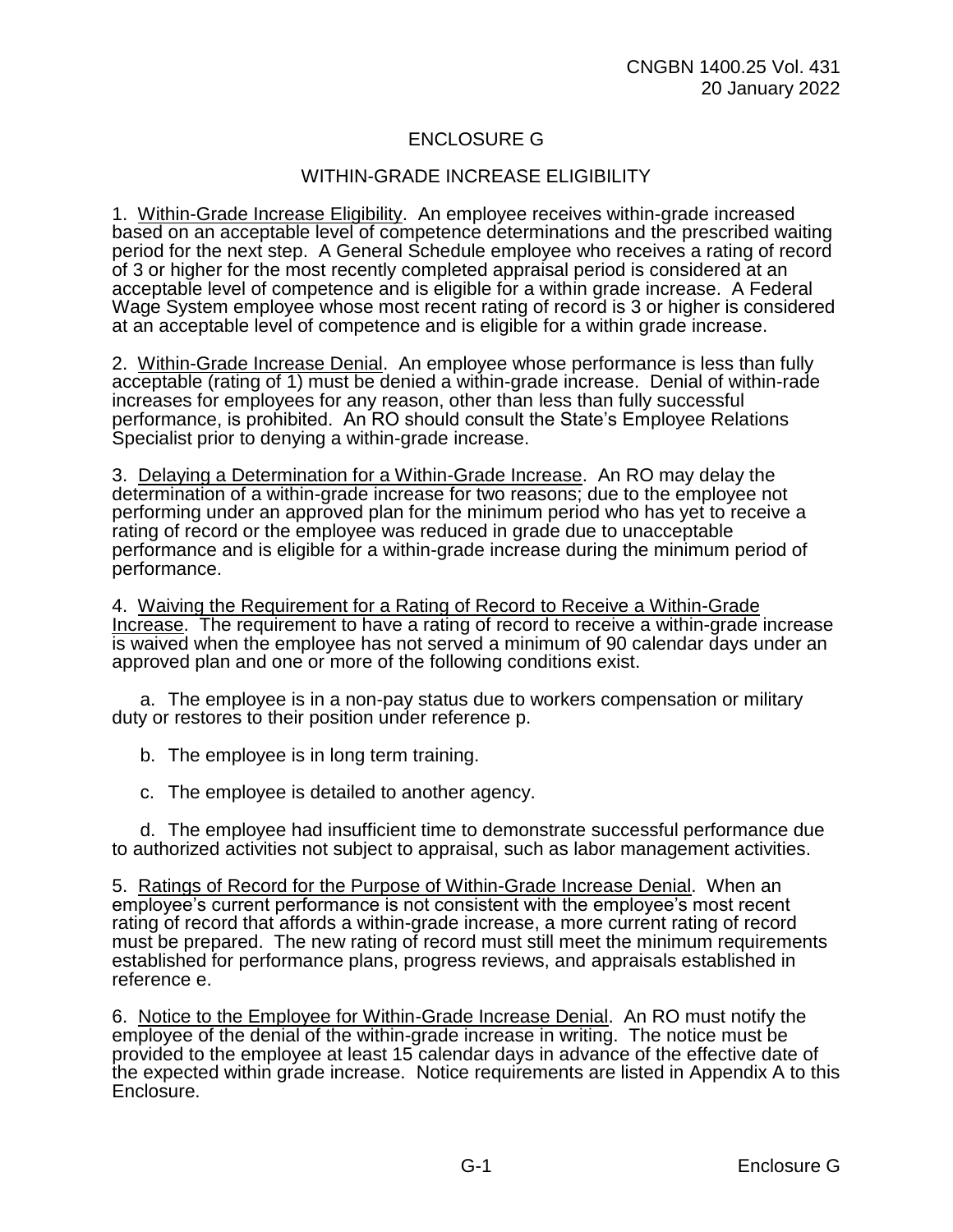7. Effective Date of Within-Grade Increases. Within-grade increases are effective the first day of the first pay period following the completion of a waiting period when an employee has an acceptable level of competence determination. Within-grade increases for employee's whose within-grade increase was delayed, are effective retroactively back to the date they would have been effective if not delayed. Employees whose within-grade increases were denied, receive their step increase the first day of the first pay period following rating of record of 3 or higher.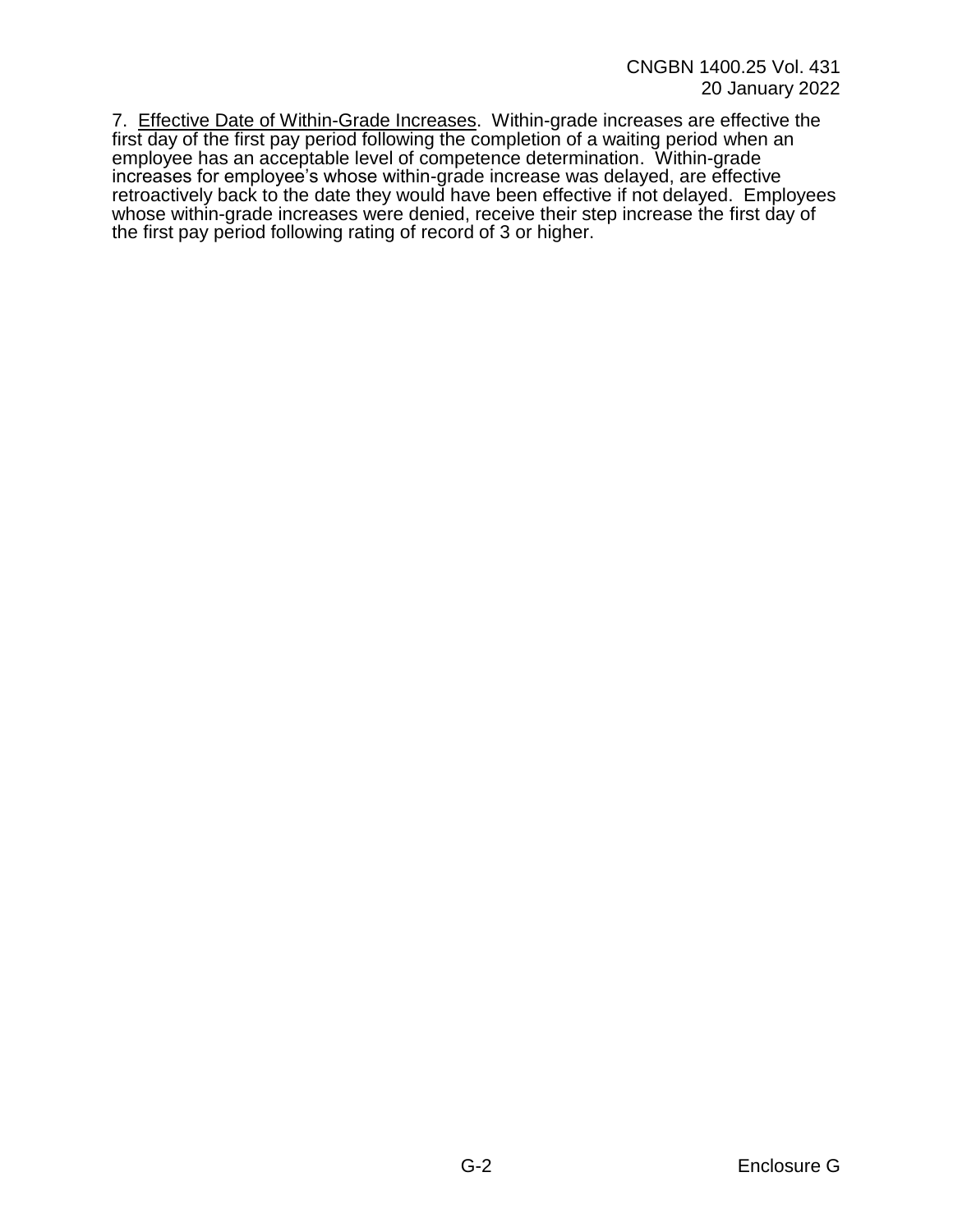#### APPENDIX A TO ENCLOSURE G

#### SAMPLE WITHIN-GRADE INCREASE DENIAL

1. Within-Grade Increase Denial. A within-grade increase denial notice must state the within-grade increase is denied due to less than fully successful performance, attach the Performance Improvement Period Memorandum found in Appendix A to Enclosure D, and enclose or reference the State's reconsideration policy.

2. The below example may be used to create a denial notice.

| MEMORANDUM FOR [Full Name of Employee]                                                                                                                                                                                                                                                                                                                                                                                                                                                                         |
|----------------------------------------------------------------------------------------------------------------------------------------------------------------------------------------------------------------------------------------------------------------------------------------------------------------------------------------------------------------------------------------------------------------------------------------------------------------------------------------------------------------|
| Subject: Notification of Within-Grade Increase Denial                                                                                                                                                                                                                                                                                                                                                                                                                                                          |
| 1. This is to notify you that your within-grade increase which is due DD MMM YYYY<br>is denied because your performance is below the fully acceptable level. Your<br>attached appraisal, effective DD MMM YYYY, had an average rating of record of less<br>than fully successful and you were issued the attached performance improvement<br>plan (PIP). You may request a reconsideration of your appraisal in accordance with<br>the attached policy.                                                        |
| 2. Your performance must be rated at the fully acceptable level in all critical elements<br>to receive a within-grade increase. Specifically the critical elements identified in PIP<br>must improve to fully successful and all other critical elements must remain at<br>minimum fully successful. If you successfully complete your PIP, you will be rated<br>and your within-grade increase will process on the first day of the following pay period<br>of the fully successful appraisal effective date. |
| 3. Questions concerning this notification may be directed to [Full Name of HR<br>Specialist for Performance Management or Compensation], [Phone], and [Email].                                                                                                                                                                                                                                                                                                                                                 |
|                                                                                                                                                                                                                                                                                                                                                                                                                                                                                                                |
| <b>Signature Block</b><br>[Supervisor]                                                                                                                                                                                                                                                                                                                                                                                                                                                                         |
| Attachments:<br>As stated                                                                                                                                                                                                                                                                                                                                                                                                                                                                                      |
| Acknowledgement of Receipt:                                                                                                                                                                                                                                                                                                                                                                                                                                                                                    |
| Employee<br>Date                                                                                                                                                                                                                                                                                                                                                                                                                                                                                               |

#### **Figure 5.** Sample Within-Grade Increase Denial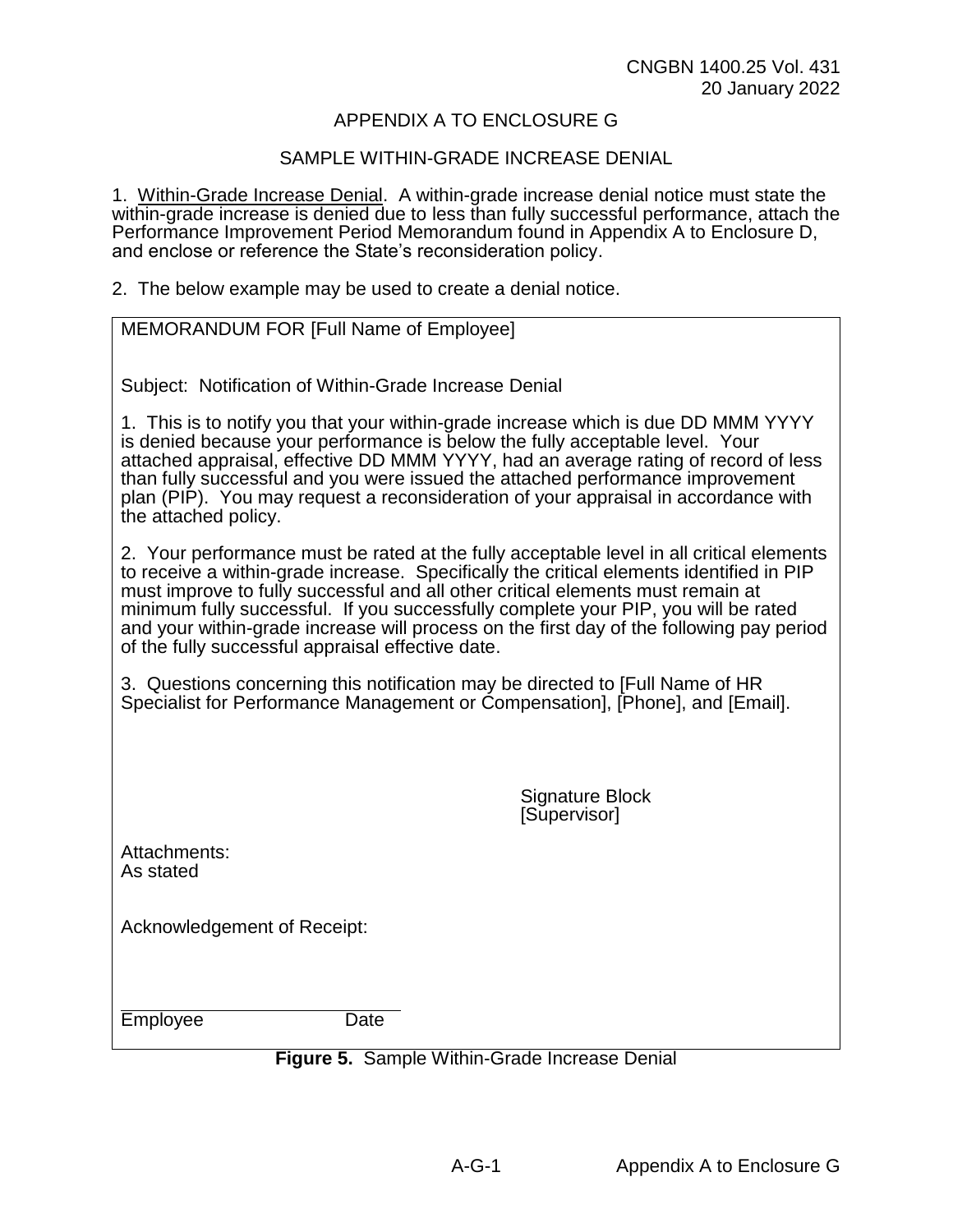#### ENCLOSURE H

#### REFERENCES

a. Chief of the National Guard Bureau (CNGB) Instruction 1400.25A, 11 May 2020, "National Guard Technician and Civilian Personnel Program"

b. Title 32 United States Code (U.S.C.), Section 709, "Technicians: Employment, Use, Status"

c. 10 U.S.C. § 10508, "National Guard Bureau: General Provisions"

d. Department of Defense (DoD) Directive 5105.77, 30 October 2015, "National Guard Bureau (NGB)," Incorporating Change 1, 10 October 2017

e. DoD Instruction 1400.25 Vol 431, 04 February, 2016, "DoD Civilian Personnel Management System: Performance Management and Appraisal," Incorporating Change 2, 1 July 2020

f. Title 5 Code of Federal Regulations (CFR) Part 430, Performance Management

g. CNGB Instruction 1400.25 Volume 715, 15 September 2021, "National Guard Technician and Civilian Personnel Voluntary and Non-Disciplinary Actions Program"

h. CNGB Instruction 1400.25 Volume 752, 08 November 2021, "National Guard Technician and Civilian Personnel Discipline and Adverse Actions Program"

i. 5 CFR Part 752, "Adverse Actions"

j. 5 U.S.C., Chapter 75, "Adverse Actions"

k. 5 U.S.C., Chapter 43, Performance Management

l. 5 CFR Part 432 "Performance Based Reduction in Grade and Removal Actions"

m. 5 U.S.C., § 1204, "Powers and Functions of the Merit Systems Protection Board"

n. 5 CFR Part 339.102, Purpose and Effect

o. CNGB Memorandum, 16 February 2017, "Delegation of Authority to Employ, Appoint, and Administer National Guard Employees", Available upon request from NGB-J1-TCP

p. 5 CFR Part 353, "Restoration To Duty From Uniformed Service Or Compensable Injury"